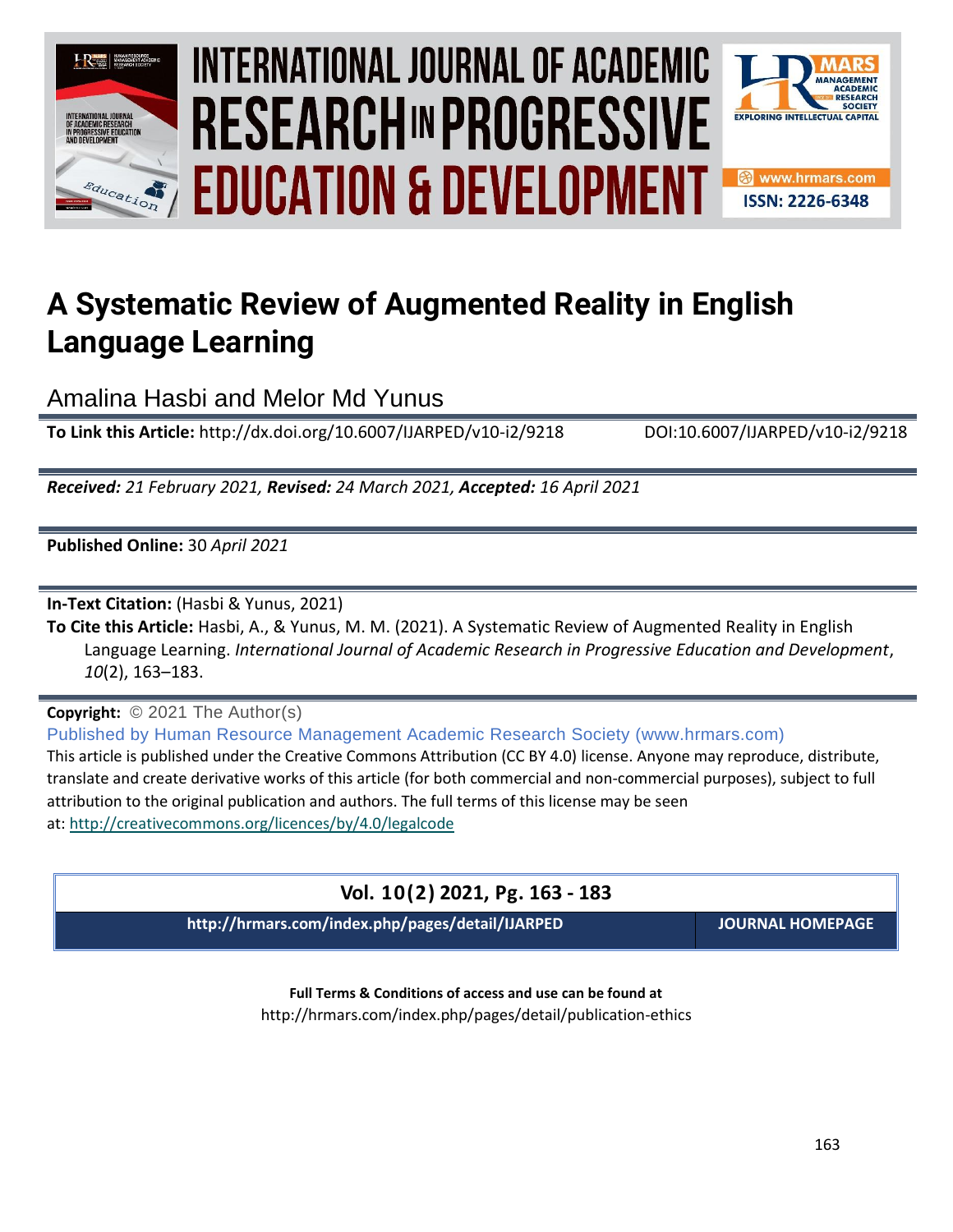

# INTERNATIONAL JOURNAL OF ACADEMIC **Vol. 1 0 , No. 2, 2021, E-ISSN: 2226-6348 © 2021 HRMARS EDUCATION & DEVELOPMENT**



# **A Systematic Review of Augmented Reality in English Language Learning**

Amalina Hasbi and Melor Md Yunus Universiti Kebangsaan Malaysia

Email: melor@ukm.edu.my

# **Abstract**

The use of technology in education has rapidly developed and various technological tools are implemented in the classroom. One of the technological tools which currently takes place in the interest of technology in education is augmented reality (AR). Hence, this study provides a systematic approach to explore how AR is practiced in English language learning (ELL), the benefits and limitations of using AR. This study employed comprehensive analysis and synthesis of 20 articles including peer-review journal articles and full-text articles within the period of 2016 to 2020 from three databases namely Google Scholar, ScienceDirect and Eric. Results of this study show that quantitative was mostly used in exploring the use of AR in ELL. This review also explores the features of AR mostly practiced in ELL and the positive impacts on ELL. Besides that, it analyses the constraints and limitations of using AR in teaching and learning. Overall, the results of this study show that all the studies agreed that AR can bring positive impacts towards ELL despite some limitations and constraints found in the integration of AR in learning.

**Keywords:** Augmented Reality, English, Language Learning, Systematic Review, Technology, Education

# **Introduction**

The trend in the education system always changes rapidly to cater to various needs in this  $21<sup>st</sup>$ century, especially due to the advancement in technology. "This rapidity of advance in technologies demands a more proactive response from the educational sector than the more gradual societal evolution and subsequent response from educational institutions in earlier industrial evolutions" (Penprase, 2018). On that note, STEM education has been pointed out worldwide where young generations should be equipped with the knowledge in science, technology, engineering and mathematics so that they can compete globally. According to Freeman et.al. (2019), "science, technology, engineering and mathematics (STEM) education and research are increasingly recognised globally as fundamental to national development and productivity, economic competitiveness and societal wellbeing." The importance of STEM

education is also aligned with the needs in the 4.0 industrial revolution. That said, the use of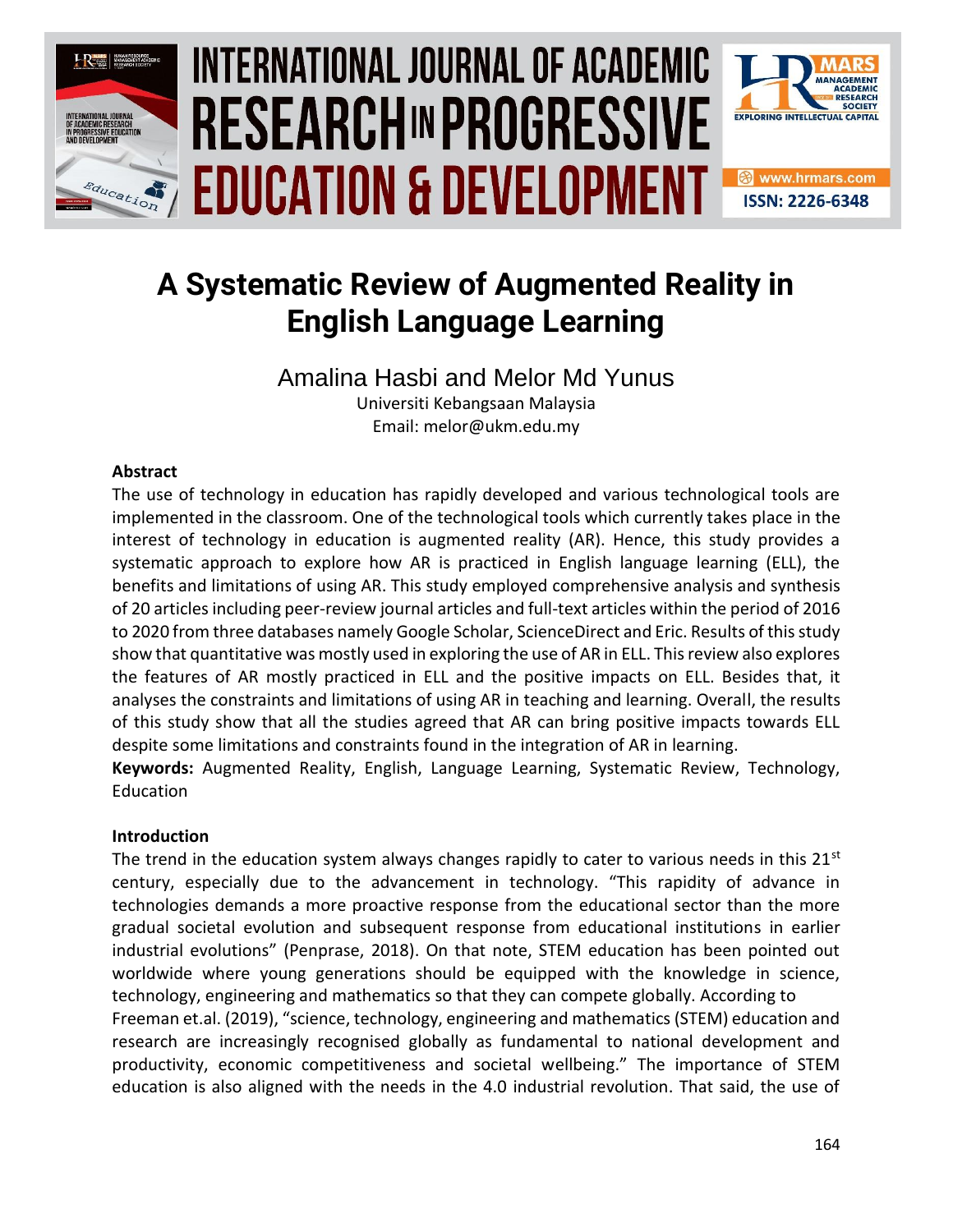**Vol. 1 0 , No. 2, 2021, E-ISSN: 2226-6348 © 2021 HRMARS**

technology in education has also been highlighted as one of the ways to support STEM education. "In this part of  $21^{st}$  century learning, the range of technologies available for use in language learning and teaching has become very diverse and the ways that they are being used in classrooms have become central to language practice" (Yunus, 2018).

Yunus (2018) also stated in her article that "technology is also having an impact on the development of pedagogy where the use of technology has enabled teachers to re-think what they are doing." Currently, learning is not necessarily revolved around the teacher solely, instead active learning and student-centered learning are encouraged towards developing the learner's knowledge. Prior to that, chalk and talk method as well as one-way learning is no longer seen as the sole practice in the teaching and learning process. To date, there are various ways teachers can carry out a lesson which is in line with the  $21<sup>st</sup>$  century learning, especially with the aid of technology. There is abundance of technologies that can be integrated in teaching and learning to help the teachers in creating an active and student-centered learning. Hashim (2018) also agreed that "the emergence technology such as cloud computing, Augmented Reality (AR) and 3D printing are paving way for the future of education."

Among the different types of technology, the use of AR has started to take place in the teaching and learning practice too. According to Danaei et.al. (2020), "AR has been used in educational settings and publication industry due to its potential for instructional usage." Many studies supported the use of AR in learning as it offers many advantages towards different aspects including pupils' performances, motivation as well as teacher's new teaching pedagogy. In terms of engagement, AR can engage pupils in learning due to its various features and the ability to connect both virtual and real world. Chen et.al. (2019) stated that "AR deepens learning interactions by imposing digital information on top of physical settings." "The attractiveness of AR as a teaching-tool is its ability to deliver a blended learning experiences created from the mixing of the virtual and real environments or materials in the classroom" (Barrow et.al., 2019). This is inevitably beneficial in tandem to the fact the Ministry of Education is trying to reduce the gap between pupils from different background and different geographical settings. This is also pointed out in the latest education blueprint. In concern with the equity in education, the Ministry "aspires to halve the current urban-rural, socio-economic and gender achievement gaps by 2020" (Ministry of Education, 2013). Hence, by implementing AR in the classroom, teachers will be able to broaden pupils' horizon and enrich their experiences during the teaching and learning by bridging the real and virtual world experience.

Moreover, AR can also influence pupils' learning development. "It is gaining importance due to its positive effects on growth of children's memories, thinking skills and imaginations" (Safar et.al., 2017). This is also supported by Chen & Chan (2019) in which "the mix of real content and multimedia content that AR system offers mediates children's sense of presence, immediacy and immersion." Lampe & Hinske (2007) showed that "the ideal learning experience for a child comes from combining from physical experience, virtual content and the imagination of a child." Based on this statement, the use of AR in learning does fit the criteria of an ideal learning experience. That said, for an instance, 3D visual object is one of the features in AR can engage pupils in the learning and it can draw their attention compared to the traditional teaching method. When the teachers have successfully aroused their interest in learning, it indirectly will influence their participation and motivation in the teaching and learning. As has been previously reported in the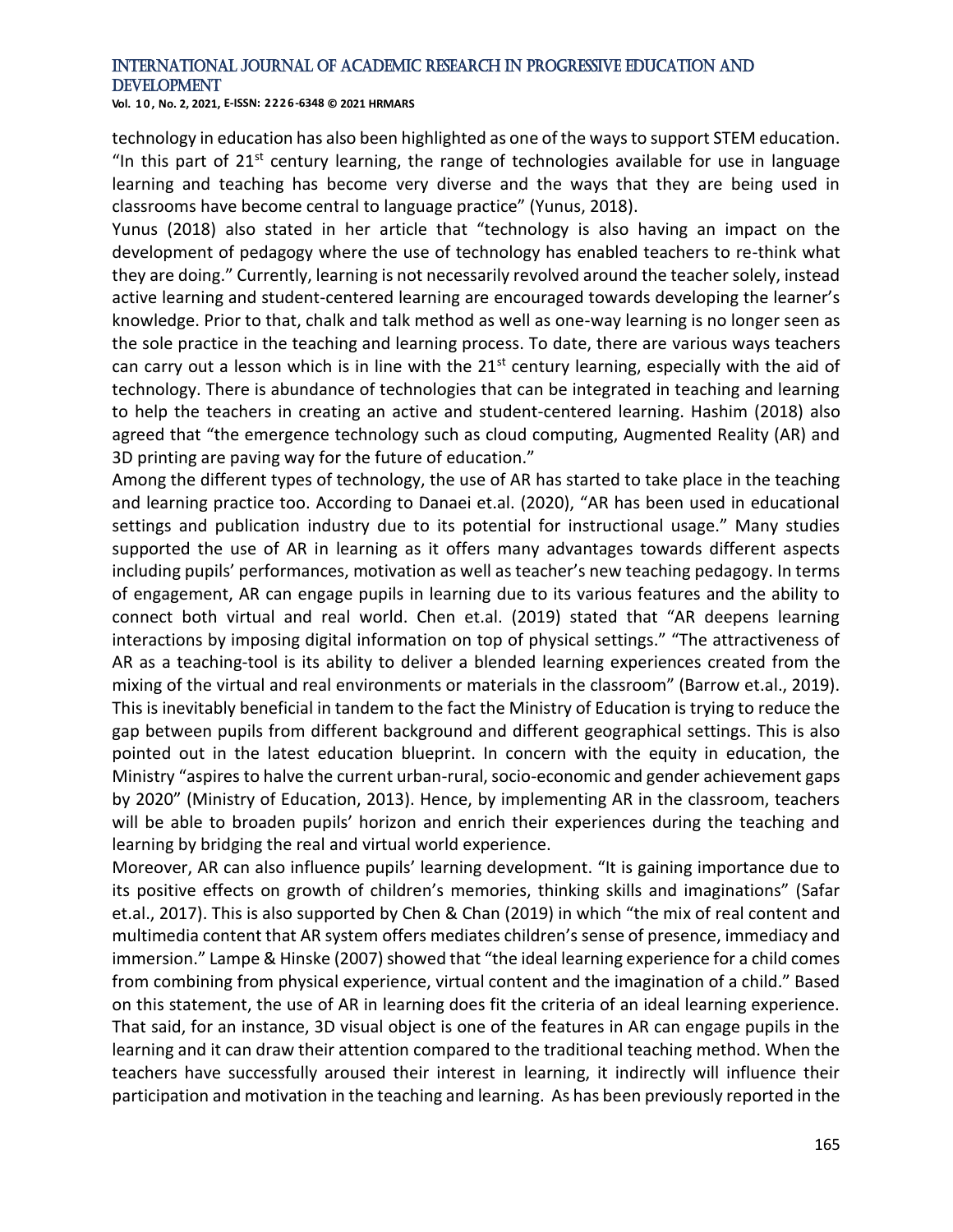**Vol. 1 0 , No. 2, 2021, E-ISSN: 2226-6348 © 2021 HRMARS**

study by Rafiq & Hashim (2018), it can be summed up that augmented reality game can enhance the 21<sup>st</sup> century skills, which are collaboration, communication, critical thinking and problem solving and at the same time, improves the English language of students. In short, the use of AR in learning can greatly assist and aid the process of acquiring new knowledge.

Nonetheless, there is still a need to explore how AR is practiced in English language learning, evaluate the benefits of implementing it in the classroom and figure out the limitations and constraints of using AR in the language learning. Without taking these into account, it may contribute to the minimal gains of using AR during the teaching and learning process and less interest upon the use of AR by the educators. Apart from that, inevitably, by considering all these issues, it will provide sufficient information for the decision makers in analysing the latest change and need in the education system. Meanwhile, there are few systematic literature reviews which attempt to gear the focus towards the use of augmented reality as well. Pedaste et.al. (2020) conducted a systematic review of the potential of implementing augmented reality (AR) in inquiry-based learning. A literature review by Maas & Hughes (2020) also provided "the first review of the existing literature consolidating research into the use of virtual, augmented and mixed reality technologies within K-12 educational environments." A systematic review by Sirakaya & Sirakaya (2018) also aimed to identify the trends in the studies conducted on Education Augmented Reality (AR). These studies attempted to look at the use of augmented reality in inquiry-based learning, within K-12 educational environments and in Educational AR. In spite of that, a study into the use of augmented reality which is geared towards language learning, specifically English language is still scarcely found compared to other disciplines. Hence, the aim of this review is:

- a) to synthesise the findings of studies related to the use of AR in English language learning.
- b) to analyse the benefits and constraints of using it.

Aligning with the past studies that are relevant and suitable to be analysed, the researcher has outlined three research questions:

- a) How AR is practiced in English language learning?
- b) What are the benefits of using AR in English language learning?
- c) Is there any limitations and constraints of using AR in English language learning?

#### **Augmented Reality**

The emergence of technologies lately has paved a new and novel way for the educators to design the lesson in a more interesting yet purposeful way. The potential of using AR in language learning has garnered attention among different entities, especially the educators and the decision-makers. "Despite the ongoing debate on the use of AR in education, more and more AR products are becoming available on the market, and many of them are targeted at young children" (Chen & Chan, 2019). According to Pedaste et.al. (2018), AR merges the real and the virtual worlds. This is also in line with the definition provided by Safar et. al. (2017), "AR is an advanced technology used in classrooms and provides real views as well as virtual views of realistic environments." "AR is a technology that augments the real physical world with computer-generated virtual 3D objects, which the users can interact with on the screen of devices like smartphone/tablet with a camera" (Lee et.al., 2019). Ho et.al. (2017) also agreed that "AR facilitates more effective demonstrations of spatial and temporal concepts, as well as the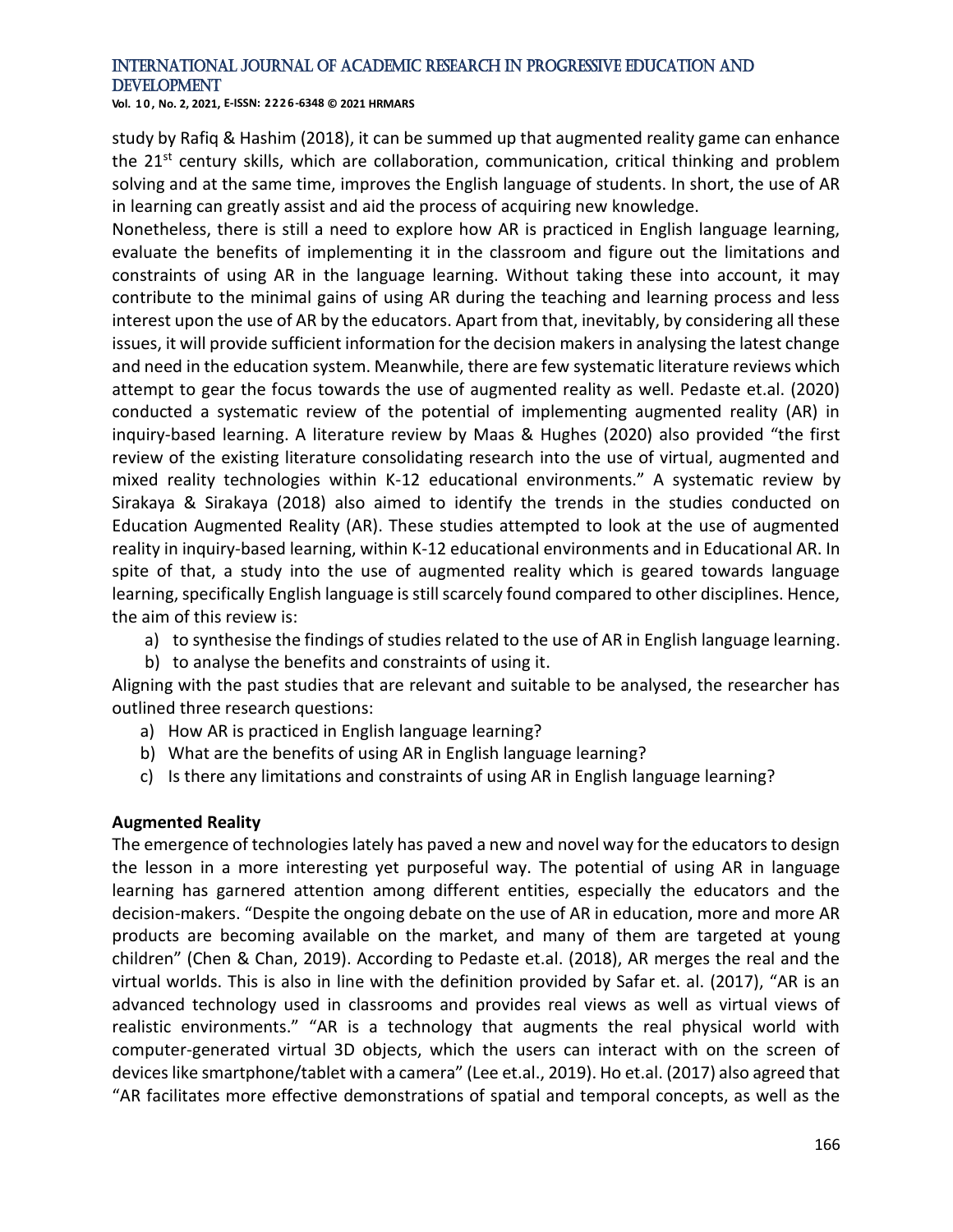**Vol. 1 0 , No. 2, 2021, E-ISSN: 2226-6348 © 2021 HRMARS**

contextual relationships between real and virtual objects." In brief, it can be summed up that AR is the technological tool that can provide the users with the experiences in virtual world and real world simultaneously.by using various kinds of devices.

AR differs from other technological tools due to few features. "When the barcodes/markers are scanned, virtual images such as videos, 3D objects or other images combine with real-world data on the pointer" (Bursali & Yilmaz, 2019). In tandem to that statement, the first characteristic that distinguish AR from other technological tools is, it bridges the virtual worlds with real worlds. The users are able to dive into a different world without leaving the real, current situation. Hence, it provides real and authentic situation to the users. At the same time, Virtual reality (VR) is also well-known as a tool that enable the users to immerse in virtual 3D environment. "While on the same continuum, AR differs from VR in that AR devices overlay digital content onto the physical world, whereas VR devices are completely closed off from the physical world, presenting a synthetic 3D virtual world" (Wang et.al., 2017). Second, it uses real-time instruction and third, it provides accurate 3D registration of virtual and real objects (Soo et.al., 2019). In other words, as mentioned previously, it allows the users to experience a different world through the 3D content and visualisation and it can occur simultaneously.

"With the rapid increase in learning technology, the applications of AR could be extended and could work with various learning devices such as tablet PCs and mobile phones" (Wang, 2017). It gives freedom to the users in selecting the devices to be used. AR implementations can be categorised into two, known as marker-based AR and markerless AR. As stated by Lee et.al. (2019), marker-based AR application relies on a reader (usually a camera of the mobile device) to read some type of image called marker (e.g., QR code) to produce the virtual 3D objects, which camera image is overlaid with. Marker-based AR is often used indoor as it does not need the users to rely on the location sensor to experience the content provided. Meanwhile, markerless AR does not require any marker image to create the virtual 3D objects; it relies on the location sensors of the mobile devices, e.g., GPS location, velocity metre, etc (Lee et.al., 2019). Hence, it is mostly used outdoors as the users are required to move around in order to access the content served in the AR tool.

#### **Method**

According to the Cochrane handbook, "a systematic review uses explicit, systematic methods that are selected with a view to minimizing bias, thus providing more reliable findings from which conclusions can be drawn and decisions made" (Munn et.al., 2018). In this study, a systematic analysis was carried out on searched articles from different databases including Google Scholar, ScienceDirect and Eric. The process of collecting articles from the databases was from March 2020 until June 2020. This systematic review aims to provide the guidelines and proper references in the area of augmented reality in English language learning. Hence, in this review, the researcher used five phases of systematic literature review as proposed by Khan (2003) as illustrated in Figure 1 below.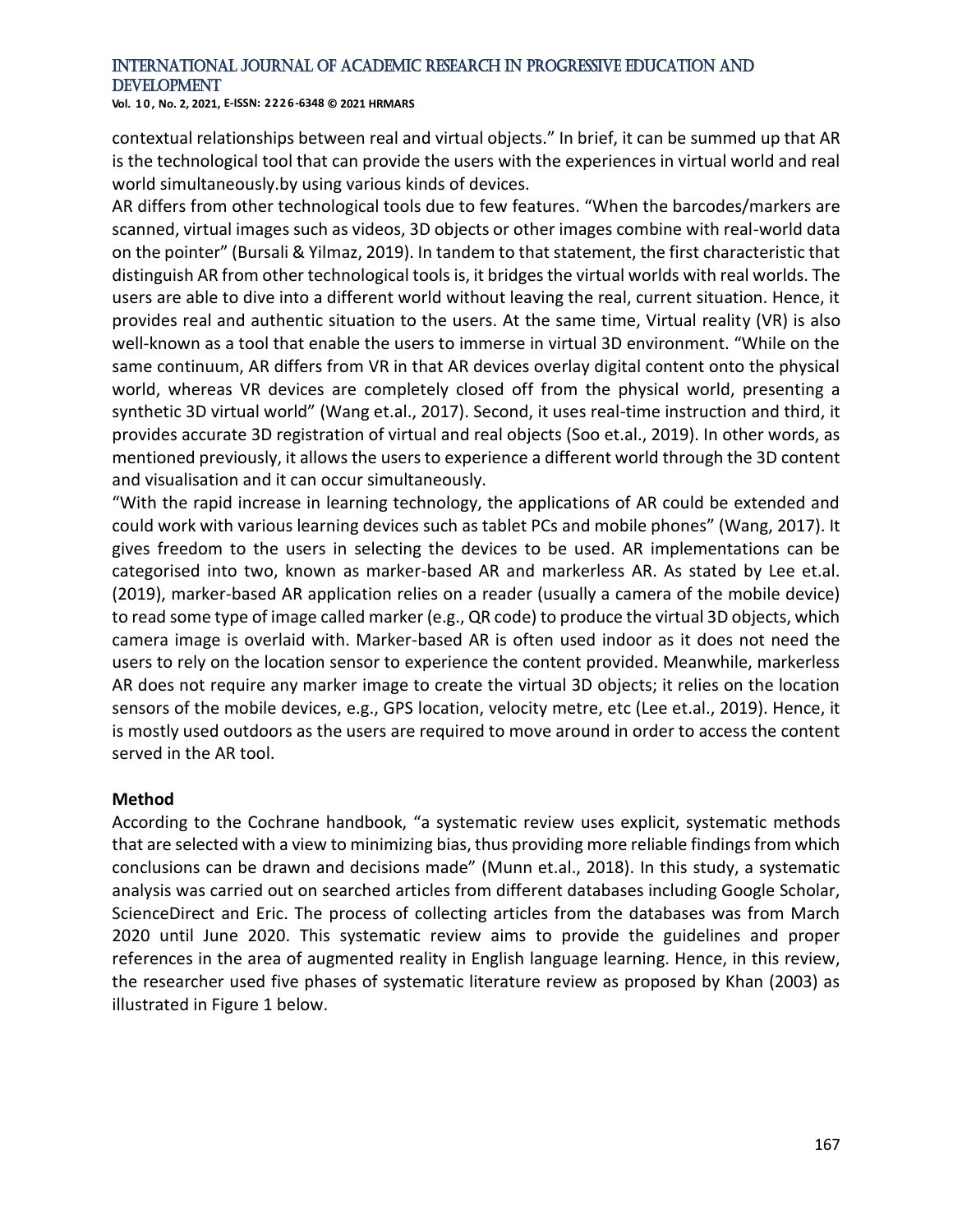**Vol. 1 0 , No. 2, 2021, E-ISSN: 2226-6348 © 2021 HRMARS**



*Figure 1*: Phase of Systematic Literature Review

#### **Phase 1: Framing questions for a view**

"The use of digital technology by teachers from early years in primary education makes learning a more familiar experience for students today" (Spiteri & Chang Rundgren, 2018). Due to the latest education trend, there are different types of technology-based learning that can be integrated in language learning, for an instance the use of augmented reality. In fact, language learning applications have been applying the use of AR (Godwin-Jones, 2016). Thus, this study intends to explore how AR is implemented in English language learning, the benefits and the limitations of using it in language learning, based on the articles published from 2016 to 2020. The research questions are:

- a) How AR is practiced in English language learning?
- b) What are the benefits of using AR in English language learning?
- c) Is there any limitations and constraints of using AR in English language learning?

#### **Phase 2: Identifying relevant work**

In the second stage, there were two processes involved. The process began with collecting all relevant articles in the initial research. Next, it is important to select the suitable articles based on the inclusion and exclusion criteria provided in the review. In the context of this review, the literature search focused only on the peer review journal articles and full-text articles. Thus, three databases namely Google Scholar, Eric and ScienceDirect were used in this review to ascertain comprehensive data collection. Apart from that, the period of literature search was limited to 2016 to 2020 to narrow down the search and to look for the most updated articles. At the same time, the keywords used in the initial search were 'augmented reality in language learning,' 'augmented reality in English learning,' 'augmented reality' and 'augmented reality in English language learning.' The different keywords were used as some databases resulted in a massive search result. Hence, the researcher narrowed down the search results by using different keywords in different databases.

#### **Phase 3: Assessing the quality of studies**

According to Siddaway et.al. (2019):

"The criteria for inclusion and exclusion in the systematic review are explicitly stated and consistently implemented such that the decision to include or exclude particular studies is clear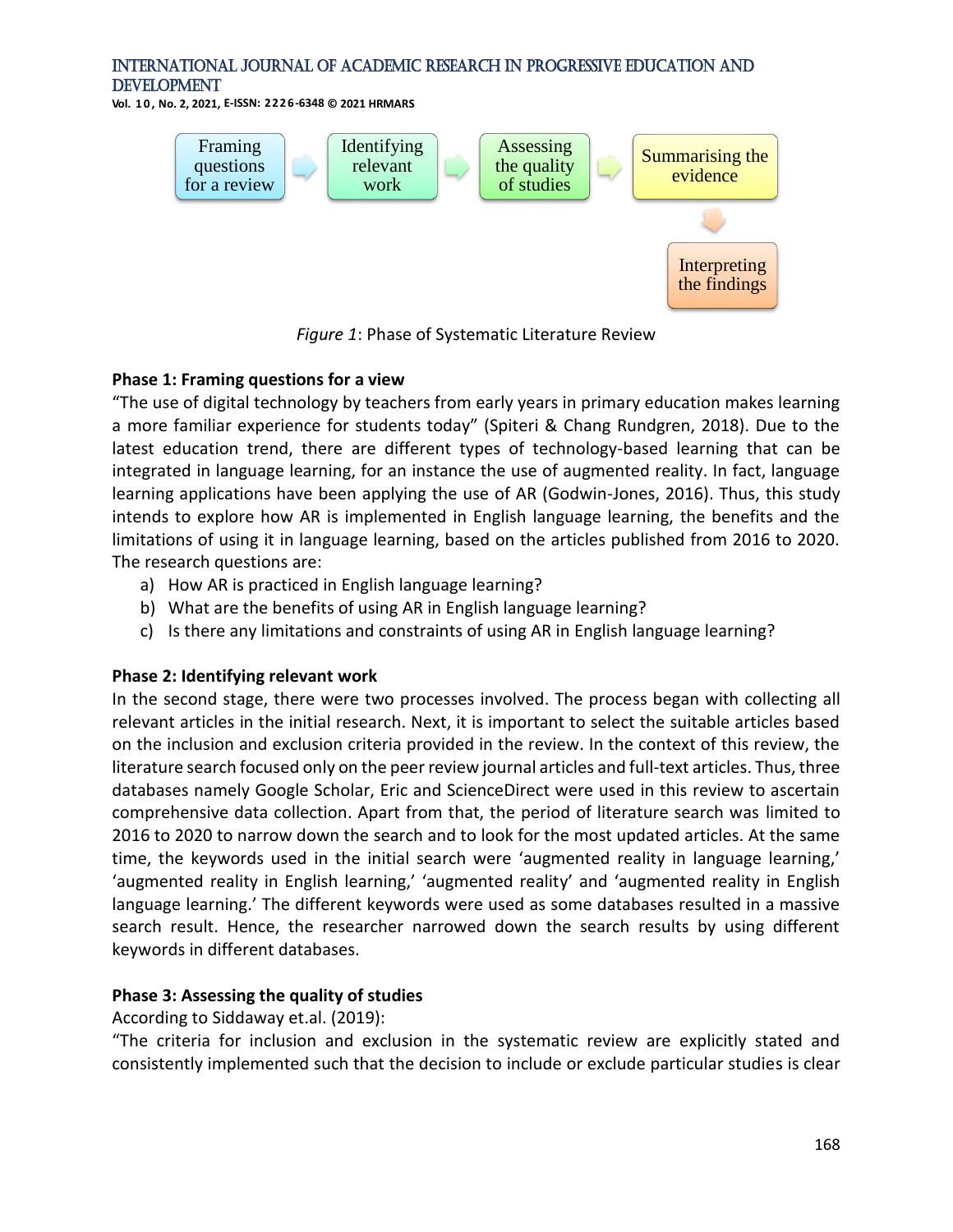**Vol. 1 0 , No. 2, 2021, E-ISSN: 2226-6348 © 2021 HRMARS**

to readers and another researcher using the same criteria would likely make the same judgments."

Therefore, in assessing the quality of studies, the inclusion and exclusion criteria were defined. Furthermore, by stating the exclusion and inclusion criteria, it assisted the researcher to look for articles that meet the criteria in the study. Table 1 shows the inclusion criteria. Table 2 shows the exclusion criteria.

| Table 1: Inclusion criteria                                                     |
|---------------------------------------------------------------------------------|
| Inclusion criteria                                                              |
| augmented reality must be integrated in English language learning               |
| uses research methodologies: qualitative, quantitative, mixed-method            |
| sample or respondents from different levels of education                        |
| the studies access and evaluate augmented reality                               |
| teaching and learning using augmented reality                                   |
| published between 2016 till 2020                                                |
|                                                                                 |
| Table 2: Exclusion criteria                                                     |
| <b>Exclusion criteria</b>                                                       |
| augmented reality was not integrated in English language learning               |
| did not provide research methodologies: qualitative, quantitative, mixed-method |
| the studies did not access and evaluate augmented reality                       |
| teaching and learning did not use the augmented reality                         |
| the articles were not published between 2016 till 2020                          |

In the context of this review, there were 6 inclusion criteria and 5 exclusion criteria stated to be used as a proper guideline in selecting the relevant articles. Only articles that met the inclusion criteria were selected in this review.

#### **Phase 4: Summarising the evidence**

Eric was used as the first database in this review. The search using the keywords 'augmented reality in language learning,' 'augmented reality in English learning' and 'augmented reality' in articles published from 2016 until 2020 resulted in massive results. By using the first keywords, it showed 21, 246 results and the second keywords resulted in 14, 485 results. The last keywords made it more convenient for the researcher as the results were narrowed down to 337 results in this database. However, only 24 results were related to language learning. By referring to the inclusion criteria, only 4 articles were selected as they met the criteria needed.

The second database used in this study was Google Scholar. To look for relevant articles published within the period of 2016 to 2020, the keywords used was 'augmented reality in language learning.' It resulted in 21 results. After sorting out the articles based on the inclusion criteria, 13 articles were selected.

The last database used in this review was ScienceDirect. To search for the relevant results, the keywords used was 'augmented reality in English language learning' and there were 520 articles found related to the keywords. Despite the 520 articles, only 7 articles are related the use of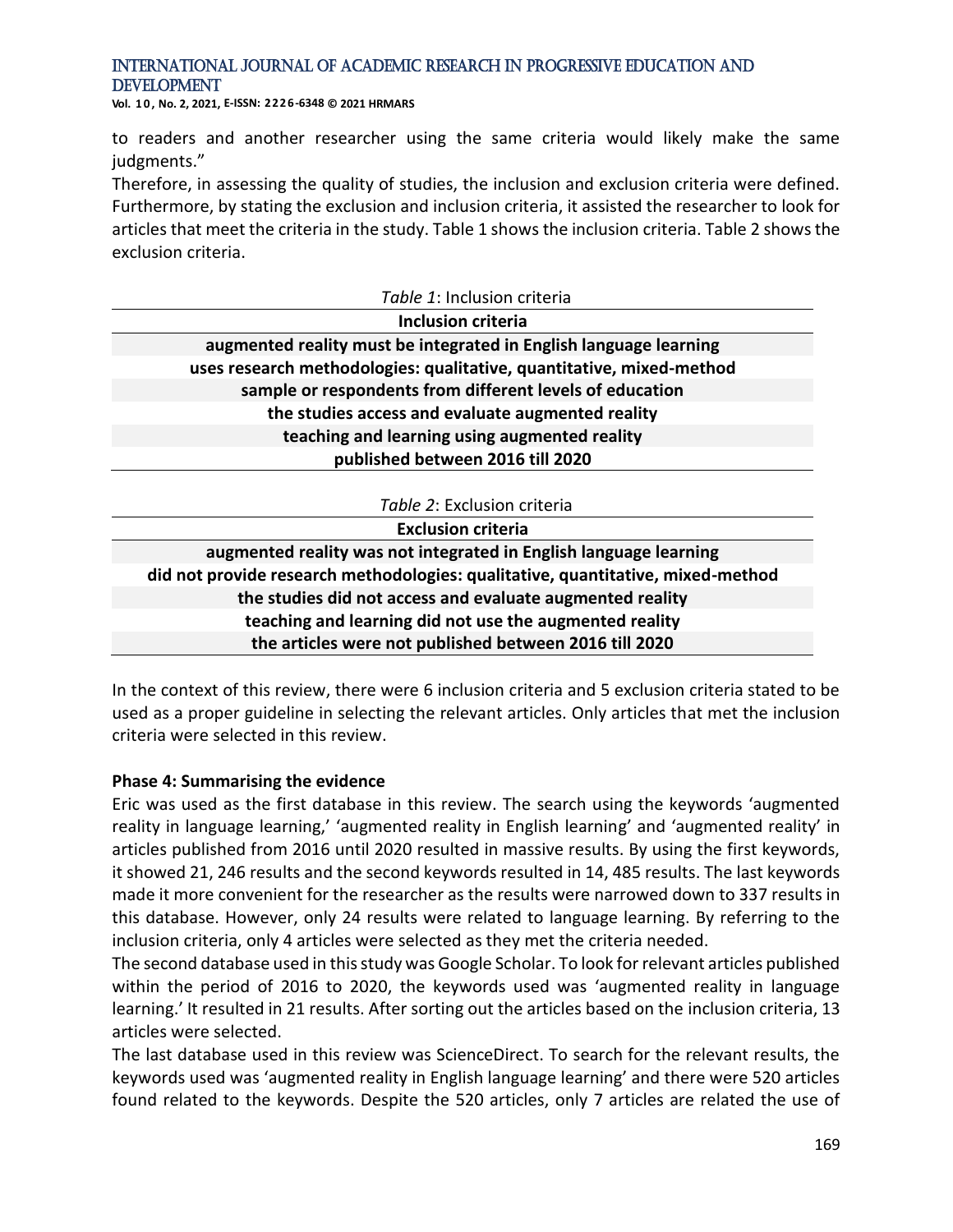**Vol. 1 0 , No. 2, 2021, E-ISSN: 2226-6348 © 2021 HRMARS**

augmented in English language learning. Of 7 articles, only 3 articles were selected as they possessed all the inclusion criteria mentioned in Table 1.

#### **Phase 5: Interpreting the findings**

The next phase is to interpret the findings using content analysis. Quantitative, qualitative and mixed-method were used to perform the content analysis before categorical data can be tabulated or illustrated. Based on Figure 2, only 20 fitted the inclusion criteria stated in this review. Figure 2 illustrates the numbers of study based on methods used in the selected articles published within the period 2016 to 2020 and adhered to the inclusion criteria. Figure 2 shows that mixed method was the most frequently used method in previous studies compared to quantitative and qualitative method.



*Figure 2*: Numbers of study based on methods

After that, the different levels of learners participated in English language learning using augmented reality were also analysed. Figure 3 shows that augmented reality in English language learning was mostly used in primary school, followed by preschool and tertiary level. The least number of learners participated in English language learning using AR is in secondary school.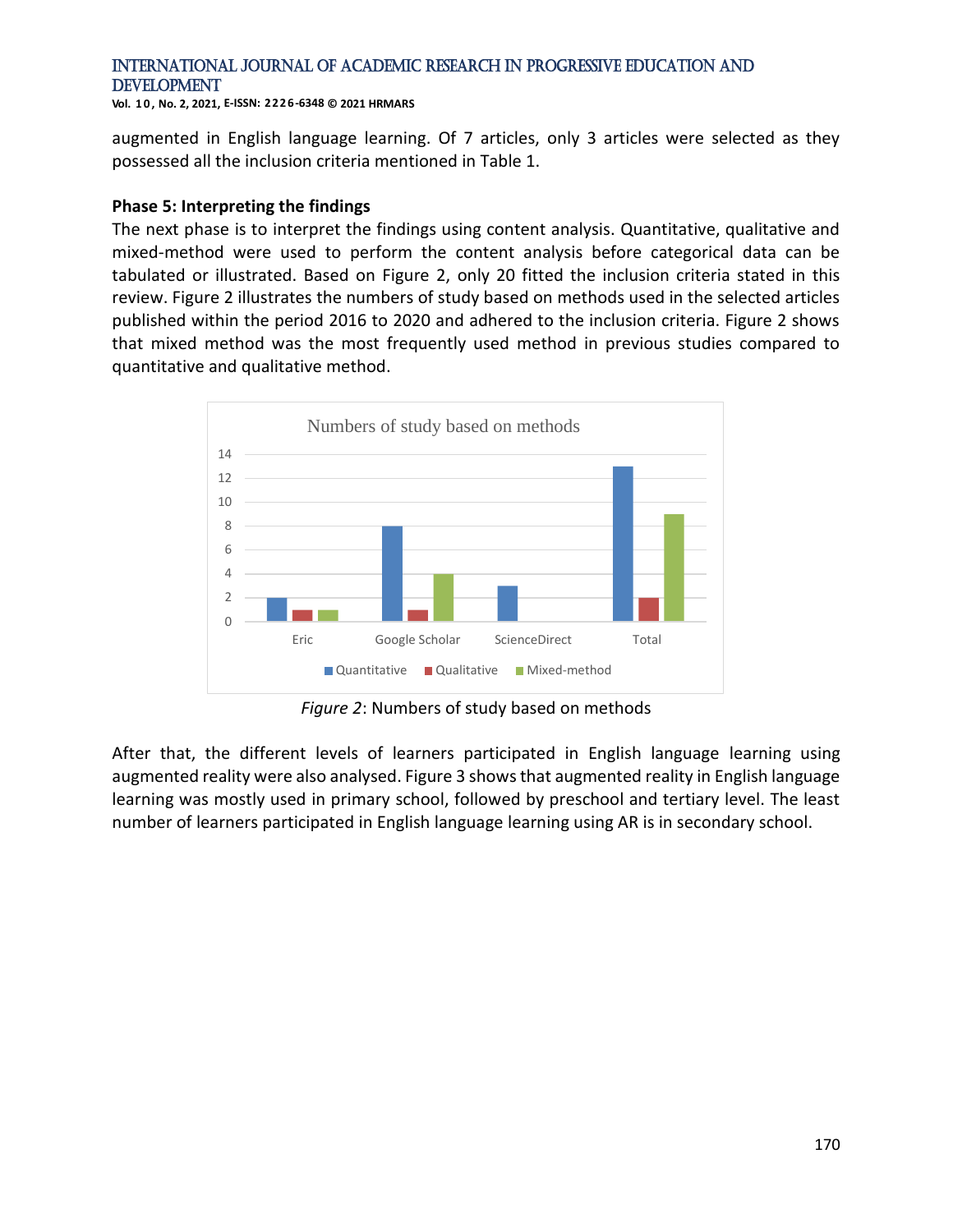**Vol. 1 0 , No. 2, 2021, E-ISSN: 2226-6348 © 2021 HRMARS**



*Figure 3*: Different level of learners using AR in English language learning

#### **Results**

#### **How augmented reality is practiced in English language learning?**

The different features of AR implemented in English language learning were divided into the location, marker-based AR and markerless AR. The findings in each study is represented in Table 3. Further details on the participants and types of instruments used in each study are presented in Table 4.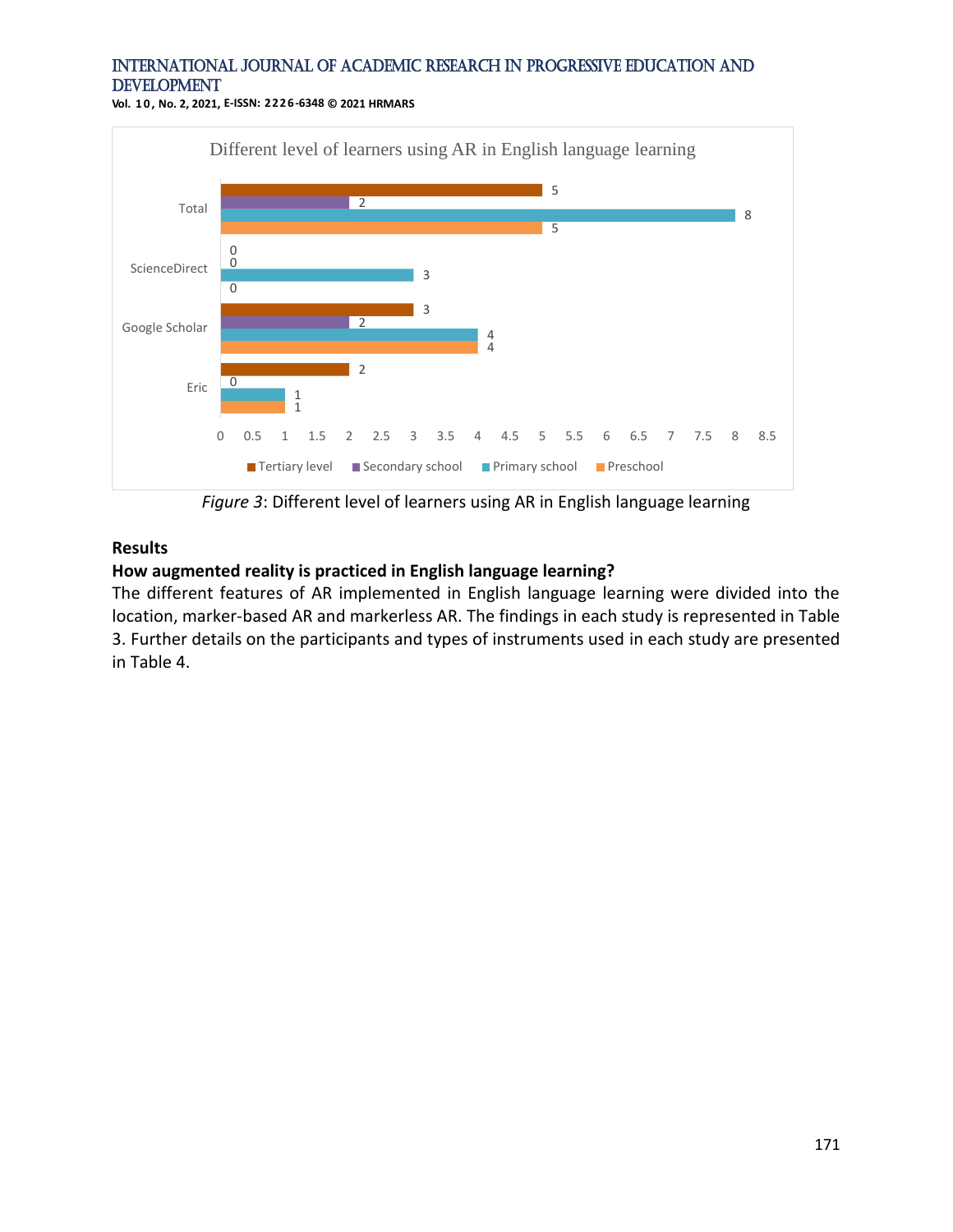**Vol. 1 0 , No. 2, 2021, E-ISSN: 2226-6348 © 2021 HRMARS**

| <b>No</b>               | <b>Author</b>                | rabic 5. Characteristics or augmented reality ased in language icariling<br><b>Features of augmented reality</b> |                     |                   |
|-------------------------|------------------------------|------------------------------------------------------------------------------------------------------------------|---------------------|-------------------|
|                         |                              | <b>Location</b>                                                                                                  | <b>Marker-based</b> | <b>Markerless</b> |
| $\mathbf{1}$            | Hsu (2017)                   | Indoor                                                                                                           |                     |                   |
| $\overline{2}$          | Che Samihah et.al.<br>(2019) | Indoor                                                                                                           |                     |                   |
| 3                       | Richardson et.al. (2016)     | Outdoor                                                                                                          |                     |                   |
| 4                       | Yaacob et.al. (2019)         | Indoor                                                                                                           |                     |                   |
| 5                       | Solak & Cakir (2016)         | Indoor                                                                                                           |                     |                   |
| 6                       | Yeh & Tseng (2020)           | Outdoor                                                                                                          |                     |                   |
| $\overline{\mathbf{z}}$ | Chen (2018)                  | Indoor                                                                                                           |                     |                   |
| 8                       | Taskiran (2018)              | Indoor                                                                                                           |                     |                   |
| 9                       | Redondo et.al. (2019)        | Indoor                                                                                                           |                     |                   |
| 10                      | Wang & Khambari (2020)       | indoor and<br>outdoor                                                                                            |                     |                   |
| 11                      | Tobar-Munoz et.al.<br>(2017) | Indoor                                                                                                           |                     |                   |
| 12                      | Danaei et.al. (2020)         | Indoor                                                                                                           |                     |                   |
| 13                      | Sadikin & Martyani<br>(2020) | indoor                                                                                                           |                     |                   |
| 14                      | Martinez et.al. (2017)       | indoor                                                                                                           |                     |                   |
| 15                      | Al-Asheeri (2017)            | Indoor                                                                                                           |                     |                   |
| 16                      | Safar et.al. (2017)          | indoor                                                                                                           |                     |                   |
| 17                      | Chen & Chan (2019)           | indoor                                                                                                           |                     |                   |
| 18                      | Soo et.al. (2019)            | indoor                                                                                                           |                     |                   |
| 19                      | Lee et.al. (2019)            | indoor and                                                                                                       |                     |                   |
|                         |                              | outdoor                                                                                                          |                     |                   |
| 20                      | Tsai (2020)                  | indoor                                                                                                           |                     |                   |

*Table 3*: Characteristics of augmented reality used in language learning

*Table 4*: summarisation of methodology of using augmented reality in language learning

| <b>No</b>      | <b>Author</b>                | <b>Research participant</b>                                                                                                       | <b>Research instrument</b>                                                   |
|----------------|------------------------------|-----------------------------------------------------------------------------------------------------------------------------------|------------------------------------------------------------------------------|
| 1              | Hsu (2017)                   | 38 third graders, average                                                                                                         | pre-test, post-test,                                                         |
|                |                              | age was nine                                                                                                                      | questionnaires                                                               |
| $\overline{2}$ | Che Samihah et.al.<br>(2019) | 120 Malaysian preschool<br>children aged between 4 to<br>6 years old                                                              | pre-test and post- test, task<br>completion time,<br>questionnaires          |
| 3              | Richardson et.al. (2016)     | 78 students from four<br>separate advanced level<br>English courses at Karlsruhe<br>Institute of Technology (19-<br>25 years old) | observation, documents,<br>learners' feedback,<br>reflective mission reports |
| 4              | Yaacob et.al. (2019)         | 5 boys and 5 girls from Year                                                                                                      | pre-test and post-test,<br>semi-structured interview                         |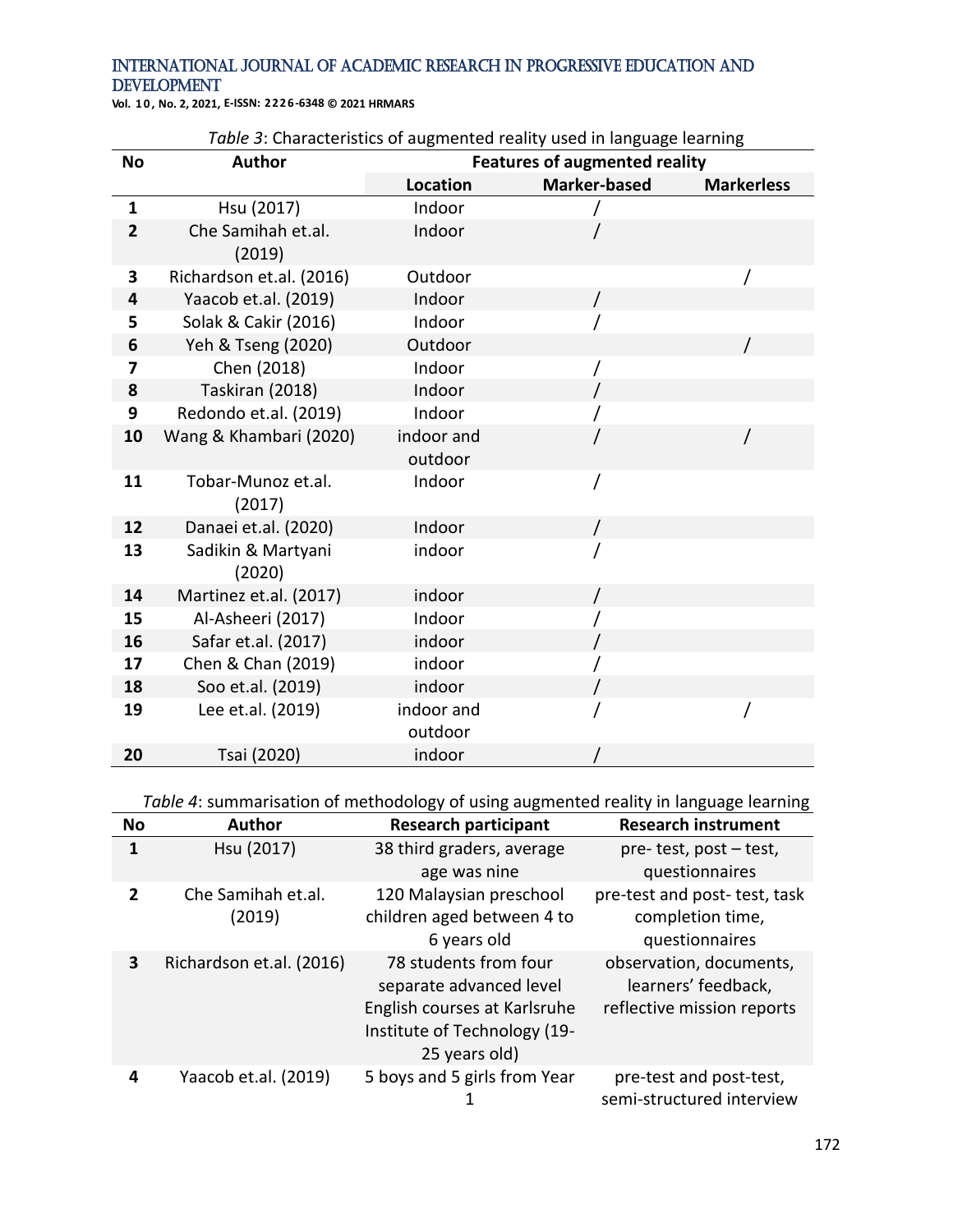**Vol. 1 0 , No. 2, 2021, E-ISSN: 2226-6348 © 2021 HRMARS**

| 5  | Solak & Cakir (2016)         | Age ranges from 10-11, 30<br>in experimental group, 31 in<br>control group                    | pre-test, post-test                                                                                    |
|----|------------------------------|-----------------------------------------------------------------------------------------------|--------------------------------------------------------------------------------------------------------|
| 6  | Yeh & Tseng (2020)           | 52 EFL students                                                                               | pre-test and post-test,<br>students' reflection essays                                                 |
| 7  | Chen (2018)                  | 36 students in grade 1 of a<br>primary school in Thailand                                     | pre-test and post-test, a<br>questionnaire                                                             |
| 8  | Taskiran (2018)              | 83 Turkish students were<br>chosen (convenience<br>sampling), ages varied<br>bwteen 18 and 24 | questionnaires                                                                                         |
| 9  | Redondo et.al. (2019)        | 52 experimental group, 50<br>control group childhood<br>education pupils                      | pre-test and post-test,<br>questionnaires                                                              |
| 10 | Wang & Khambari<br>(2020)    | 50 vocational college<br>students                                                             | semi-structured interview,<br>questionnaire                                                            |
| 11 | Tobar-Munoz et.al.<br>(2017) | 52 third through sixth<br>graders from a south-<br>western Colombian school                   | questionnaire, literal<br>comprehension and<br>inferential comprehension<br>questions, video recording |
| 12 | Danaei et.al. (2020)         | 34 children aged 7 to 9 from<br>5 children libraries in<br>Tehran                             | pre-test and post-test,<br>comprehension scores                                                        |
| 13 | Sadikin & Martyani<br>(2020) | 30 primary students at<br>second grade in Padalarang                                          | pre-test and post-test                                                                                 |
| 14 | Martinez et.al. (2017)       | 150 children of five years of<br>age                                                          | evaluation result                                                                                      |
| 15 | Al-Asheeri (2017)            | 59 elementary students                                                                        | pre-test and post-test                                                                                 |
| 16 | Safar et.al (2017)           | 42 pre-schoolers (21 in<br>experimental group, 21 in<br>control group)                        | observation card,<br>achievement test                                                                  |
| 17 | Chen & Chan (2019)           | 98 children aged between 5<br>and 6 years and 4 teachers                                      | pre-test and post-test,<br>interview only for teachers                                                 |
| 18 | Soo et.al. (2019)            | 10 students and 7 lecturers<br>from UTM Negeri Sembilan                                       | interview and discussion                                                                               |
| 19 | Lee et.al. (2019)            | 30 randomly participants                                                                      | preliminary evaluations                                                                                |
| 20 | Tsai (2020)                  | 60 elementary students                                                                        | pre-test and post-test                                                                                 |

# **What are the benefits of using AR in English language learning?**

Based on the selected studies, it was reported that the use of AR brings positive impact towards English language learning. Previous studies revealed that AR was implemented for different language skills including vocabulary, reading skill, speaking skills, writing skill, phonics approach as well as the teaching and learning of English in general. Table 5 shows the discussion of each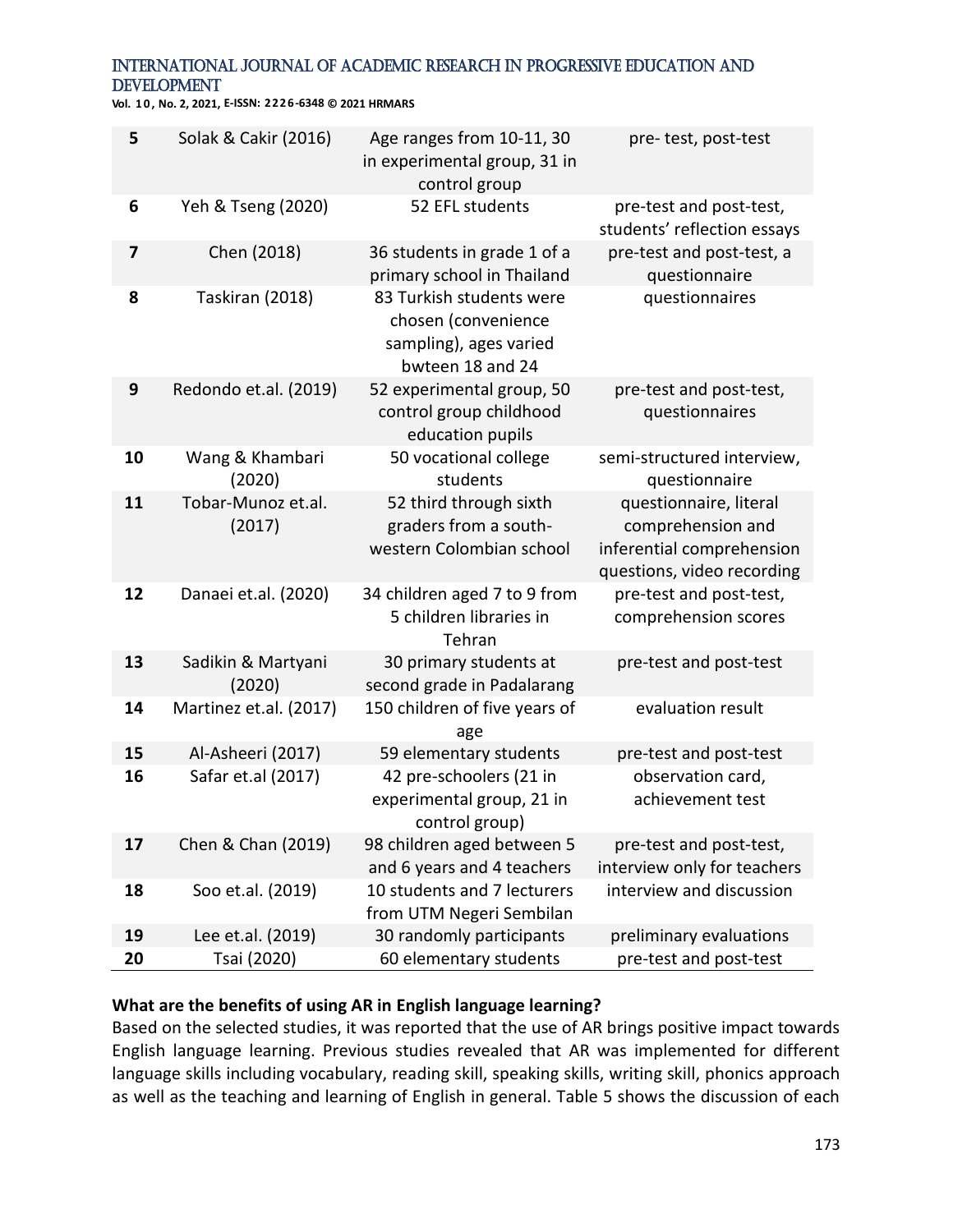**Vol. 1 0 , No. 2, 2021, E-ISSN: 2226-6348 © 2021 HRMARS**

author on the use of AR in English language learning. Figure 4 demonstrates the different language skills employed in each study.

|                | Table 5: Key findings of augmented reality in language learning |                                                                                                                                                                                                                                                                                                                      |                                                            |  |
|----------------|-----------------------------------------------------------------|----------------------------------------------------------------------------------------------------------------------------------------------------------------------------------------------------------------------------------------------------------------------------------------------------------------------|------------------------------------------------------------|--|
| <b>No</b>      | <b>Author</b>                                                   | <b>Key finding</b>                                                                                                                                                                                                                                                                                                   | <b>Focus</b>                                               |  |
| $\mathbf{1}$   | Hsu (2017)                                                      | "The mean score in the post-test of the students who<br>learned with the task-based AR educational games<br>was 79.71 compared with 77.75 for those who<br>learned with the self-directed AR educational<br>games."                                                                                                  | learning styles                                            |  |
| $\overline{2}$ | Che<br>Samihah<br>et.al.<br>(2019)                              | "The Gain shapes for the AR speech group (Mdn=3) is<br>higher compared to the non-AR non-speech group<br>(Mdn=2). AR is more effective than traditional<br>method."                                                                                                                                                  | speech<br>recognition<br>towards<br>English<br>learning    |  |
| 3              | Richardson<br>et.al.<br>(2016)                                  | "Observational field notes made frequent mention of<br>signs that participants were engaged in finding the<br>trigger images and recording the language tasks. "                                                                                                                                                     | English<br>skills,<br>language<br>learning                 |  |
| 4              | Yaacob<br>et.al.<br>(2019)                                      | The results indicated that all 10 students' vocabulary<br>scores improved after being introduced to AR<br>flashcards.                                                                                                                                                                                                | vocabulary<br>learning                                     |  |
| 5              | Solak<br>&<br>Cakir<br>(2016)                                   | "According to result of retention test, the mean of the<br>participants in the experimental group ( $\tilde{X}$ =71.67) was<br>higher than the mean of the control group ( $\widetilde{X}$ =51.15).<br>This proved that the activities designed with AR<br>technology led to longer storage in long term<br>memory." | vocabulary<br>learning                                     |  |
| 6              | Yeh<br>&<br><b>Tseng</b><br>(2020)                              | "These findings may encourage EFL teachers to<br>engage their students in AR content making to<br>develop their multimodal literacy"                                                                                                                                                                                 | English learning                                           |  |
| 7              | Chen<br>(2018)                                                  | "It was found that students had significantly better<br>phonics learning performance after using the<br>application ( $t$ = -12.44, $p$ =0.00), the application could<br>help them to improve their phonics learning<br>performance."                                                                                | phonics<br>approach                                        |  |
| 8              | Taskiran<br>(2018)                                              | The findings revealed that almost all participants<br>enjoyed the use of learning materials enriched by AR.                                                                                                                                                                                                          | language<br>motivation                                     |  |
| 9              | Redondo<br>et.al.<br>(2019)                                     | The results show a significant improvement in<br>motivation, learning and socio-affective relationships<br>in the experimental group.                                                                                                                                                                                | language<br>learning                                       |  |
| 10             | Wang<br>&<br>Khambari<br>(2020)                                 | It showed that apart from the reasons of creating new<br>interaction<br>and<br>of<br>enhancing<br>learning<br>way<br>motivation, the change of teacher's role eliminated                                                                                                                                             | English sentence<br>learning,<br>collaborative<br>learning |  |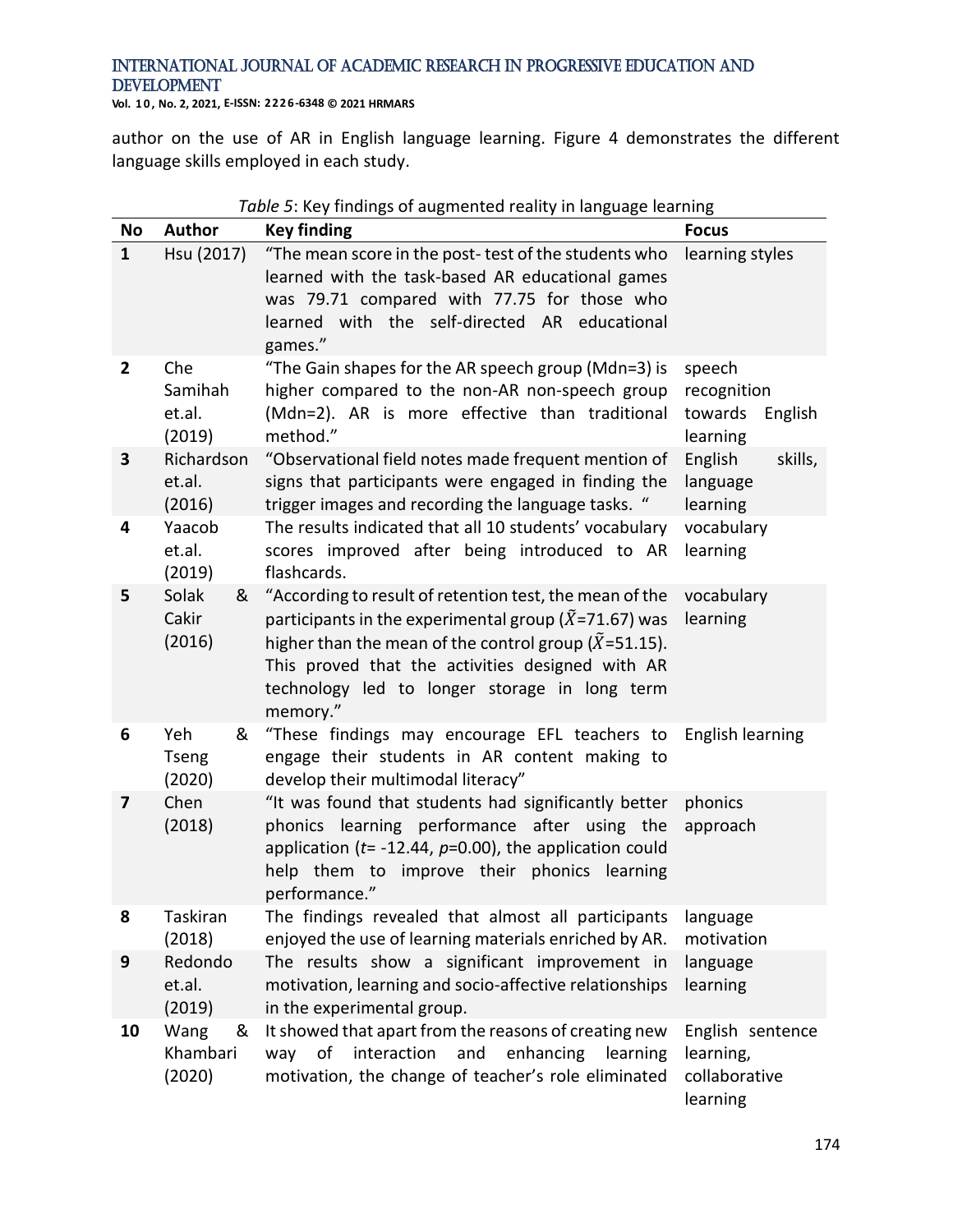**Vol. 1 0 , No. 2, 2021, E-ISSN: 2226-6348 © 2021 HRMARS**

the pressure from traditional teacher's role in China which promoted the effect of English learning.

| 11 | Tobar-<br>Munoz<br>et.al.<br>(2017) | "Those using the game tended to outperform the<br>children not using it and children playing with the<br>game feel it is a more pleasurable and enjoyable<br>activity than the sole act of reading."                                         | reading<br>comprehension,<br>performance and<br>motivation |
|----|-------------------------------------|----------------------------------------------------------------------------------------------------------------------------------------------------------------------------------------------------------------------------------------------|------------------------------------------------------------|
| 12 | Danaei<br>et.al.<br>(2020)          | "The results showed a significant difference between<br>the control and experimental groups in terms of<br>overall reading comprehension."                                                                                                   | reading<br>comprehension                                   |
| 13 | Sadikin<br>&<br>Martyani<br>(2020)  | In summary, learning English vocabulary through AR<br>could improve students' vocabulary mastery. It made<br>young learners more engaged and excited to learn<br>English vocabulary.                                                         | vocabulary<br>learning                                     |
| 14 | Martinez<br>et.al.<br>(2017)        | "The result is that 73.7% of the students have<br>affirmed that they are very happy with the<br>methodology and activities."                                                                                                                 | English learning                                           |
| 15 | Al-Asheeri<br>(2017)                | The data analysis revealed an improvement of English-learning<br>students' performance in learning English in the<br>experimental group than their peers in the controlled<br>group.                                                         |                                                            |
| 16 | Safar et.al<br>(2017)               | The average of the experimental group was 27.57 and<br>that of the control group was 15.43.                                                                                                                                                  | English alphabet<br>lesson                                 |
| 17 | Chen<br>&<br>Chan<br>(2019)         | The results showed that both AR and traditional<br>flashcards could significantly improve children's<br>vocabulary learning and that there was no significant<br>difference in effectiveness<br>between AR<br>and<br>traditional flashcards. | vocabulary<br>learning                                     |
| 18 | Soo<br>et.al.<br>(2019)             | All the students perceived that they have never seen<br>this technology before (100%).                                                                                                                                                       | writing skill                                              |
| 19 | Lee et.al.<br>(2019)                | Most of the respondents partially agree that<br>kindergarten students can learn English vocabulary<br>effectively using the app.                                                                                                             | vocabulary<br>learning                                     |
| 20 | Tsai (2020)                         | "AR had a significant effect on students' English<br>vocabulary learning with various levels of low,<br>intermediate and high groups, as shown by the F<br>value (2.27) = 22.23, p <. 00001."                                                | vocabulary<br>learning                                     |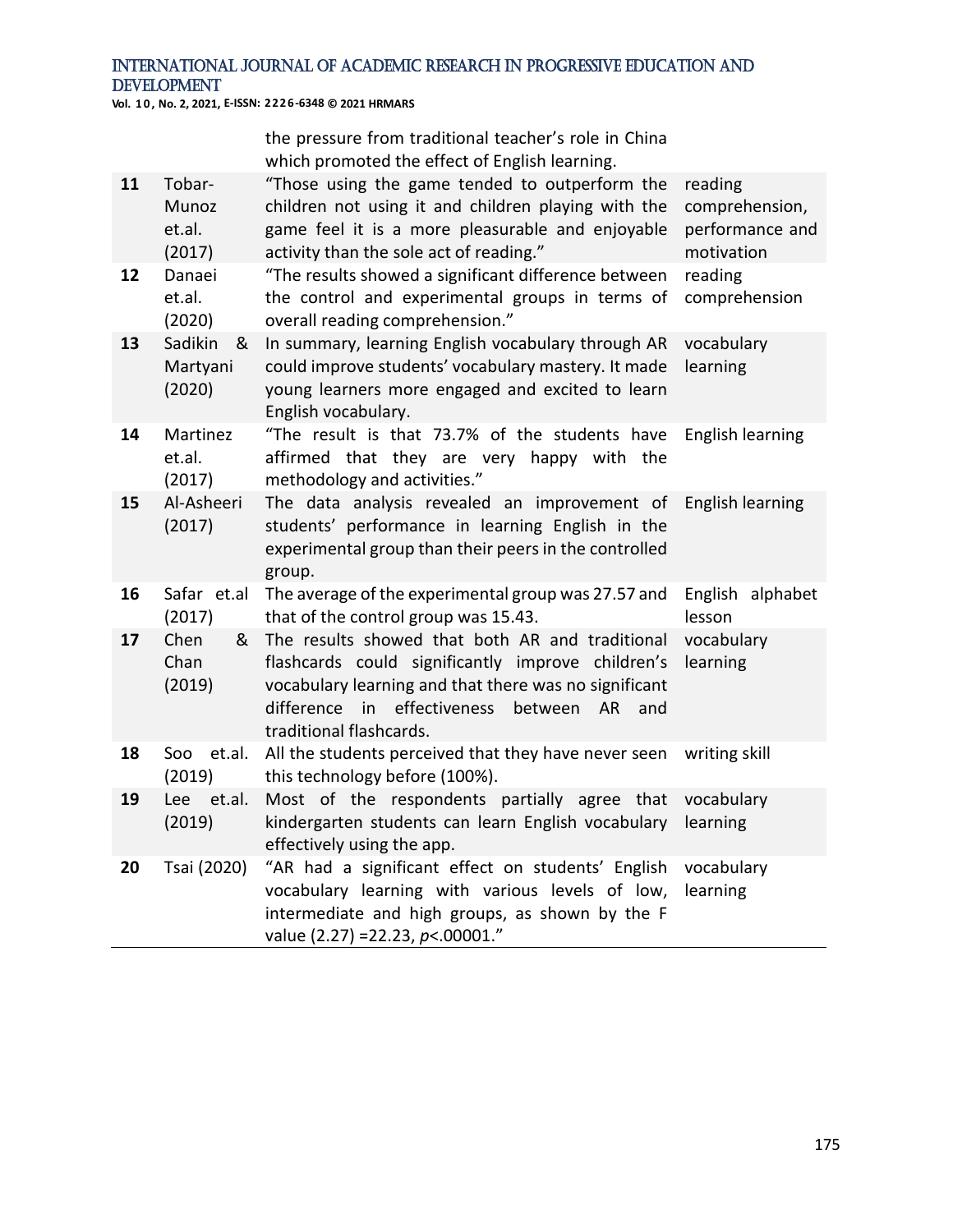**Vol. 1 0 , No. 2, 2021, E-ISSN: 2226-6348 © 2021 HRMARS**



**Is there any limitation or constraint in using augmented reality in English language learning?** Despite positive impacts towards English language learning, the limitations or constraints of using AR were reported in each study. Hence, Table 6 shows the discussion of limitations and suggestions by each author.

|                | Table of immedions of asing ARTIFLIIghsh language icarring |                                                                                                                                                                                   |                                                               |
|----------------|------------------------------------------------------------|-----------------------------------------------------------------------------------------------------------------------------------------------------------------------------------|---------------------------------------------------------------|
| <b>No</b>      | <b>Author</b>                                              | <b>Limitations and suggestions</b>                                                                                                                                                | <b>Keywords</b>                                               |
| 1              | Hsu (2017)                                                 | The learning targets were all objects and may<br>be unsuitable for generalisation to older<br>students. 2                                                                         | limited content,<br>limitation<br><i>in</i><br>generalisation |
| $\overline{2}$ | Samihah<br>Che<br>et.al. (2019)                            | Teachers need to consider ensuring close<br>guidance, feasibility of using the Kinect sensor<br>for audio capturing, limitation of generalisation                                 | technical issues,<br>limitation<br>in.<br>generalisation      |
| $\mathbf{3}$   | Richardson et.al.<br>(2016)                                | The trigger images disappear shortly before<br>gameplay<br>explicit<br>commences,<br>more<br>instructions to be given to the participants                                         | technical issues                                              |
| 4              | Yaacob<br>et.al.<br>(2019)                                 | Teacher may also consider the use of this<br>application in teaching other language skills.                                                                                       | limited content                                               |
| 5              | Solak<br>&<br>Cakir<br>(2016)                              | Only reflect achievement of target age group,<br>findings can be supported<br>through<br>the<br>observations,<br>interviews<br>and<br>cognitive<br>processes are not investigated | limitation<br>in<br>generalisation                            |

| Table 6: limitations of using AR in English language learning |  |  |
|---------------------------------------------------------------|--|--|
|                                                               |  |  |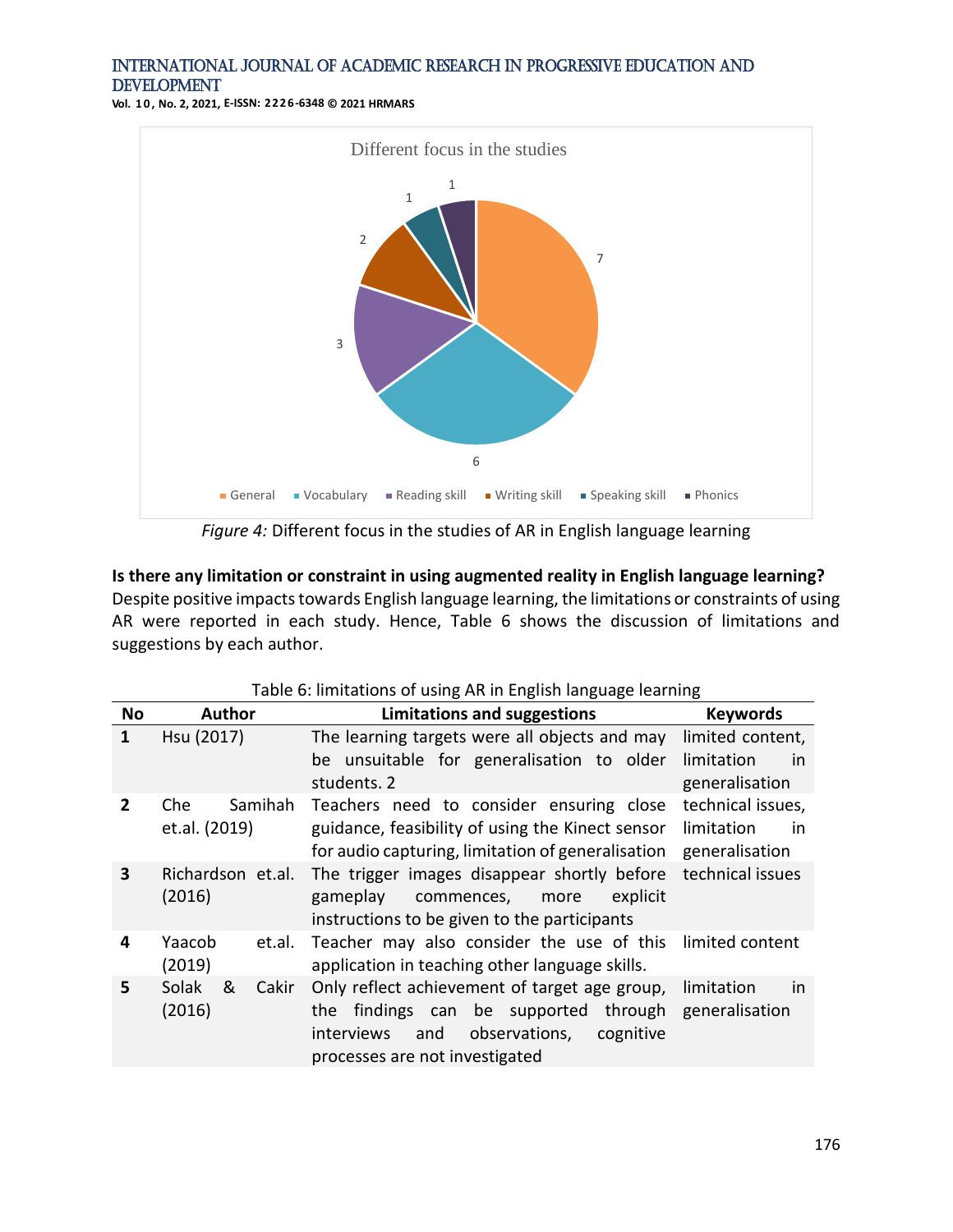**Vol. 1 0 , No. 2, 2021, E-ISSN: 2226-6348 © 2021 HRMARS**

| 6  | &<br>Yeh<br><b>Tseng</b><br>(2020) | It is suggested that future studies may compare<br>different AR development for educators in<br>terms of their affordances.                                             | technical issue                                        |
|----|------------------------------------|-------------------------------------------------------------------------------------------------------------------------------------------------------------------------|--------------------------------------------------------|
| 7  | Chen (2018)                        | Limited<br>generalisation, the<br>usability<br>of<br>application, the quality of devices should be in<br>high performance to avoid learning distraction                 | limitation<br>in<br>generalisation,<br>technical issue |
| 8  | Taskiran (2018)                    |                                                                                                                                                                         |                                                        |
| 9  | Redondo<br>et.al.<br>(2019)        | A longitudinal study of young children older<br>than the preschool stage is suggested                                                                                   | limitation<br>in<br>generalisation                     |
| 10 | Wang<br>&<br>Khambari (2020)       | The model can be expanded, the group size<br>was too big during the implementation, needs<br>better learning place and infrastructure                                   | limitation<br>in<br>generalisation,<br>technical issue |
| 11 | Tobar-Munoz<br>et.al. (2017)       | Students argued with each other about the<br>game and the problem to solve, needed several<br>social skills, gaming and reading takes more<br>time                      | technical issues                                       |
| 12 | Danaei<br>et.al.<br>(2020)         | No difference in recalling literal and inferential<br>questions when reading AR and non-AR book.<br>Some AR aspects might have influenced the<br>reading comprehension. | technical issues                                       |
| 13 | &<br>Sadikin<br>Martyani (2020)    |                                                                                                                                                                         |                                                        |
| 14 | Martinez<br>et.al.<br>(2017)       | A large number of students, the considerable<br>needed,<br>difficulties for<br>resources<br>image<br>recognition                                                        | technical issues                                       |
| 15 | Al-Asheeri (2017)                  | Reconsider the current used learning materials<br>and substitute with content using AR                                                                                  | limited content                                        |
| 16 | Safar et.al (2017)                 | Time limitation, technical limitations, the<br>scarcity of educational studies on this topic in<br>the state of Kuwait                                                  | limited content,<br>limitation<br>in<br>generalisation |
| 17 | Chen<br>&<br>Chan<br>(2019)        | The<br>testing<br>suitable<br>for<br>be<br>not<br>may<br>kindergarten children, children's background<br>and geographical locations may influence the<br>results.       | limitation<br>in<br>generalisation                     |
| 18 | Soo et.al. (2019)                  | The study could be could be conducted at a<br>wider scale with more measuring instruments.                                                                              | limitation<br>in<br>generalisation                     |
| 19 | Lee et.al. (2019)                  | The current prototype does not provide<br>enough English vocabulary learning materials.                                                                                 | limited content                                        |
| 20 | Tsai (2020)                        |                                                                                                                                                                         |                                                        |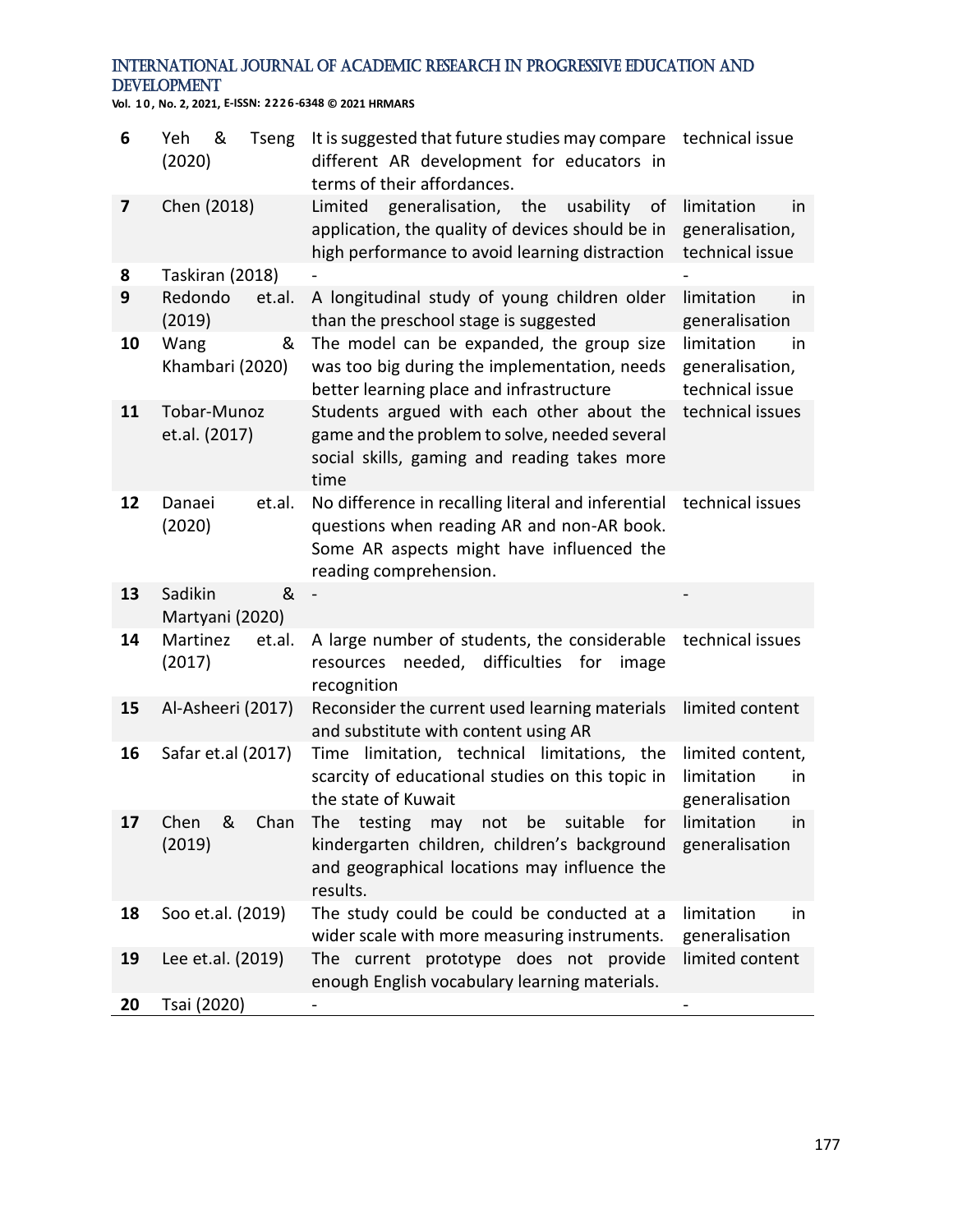**Vol. 1 0 , No. 2, 2021, E-ISSN: 2226-6348 © 2021 HRMARS**

#### **Discussion**

#### **How AR is practiced in English language learning?**

In terms of how AR is practiced in English language learning, the findings look into the level of learners involved in the studies, the location of AR implementation and either they are markerbased or markerless. The results of this study show that AR was mostly used in primary school with 40% of level of learners participated in English language learning by using this technological tool (Hsu, 2017; Yaacob, 2019; Solak & Cakir, 2016; Chen , 2018; Tobar-Munoz et.al., 2017; Danaei et.al., 2020; Sadikin & Martyani., 2020; Martinez et.al., 2017;). The level of learners participated in ELL using AR at the tertiary level and preschool show the same percentage of 50%. This reveal that the interest of using AR has started among the educators in preschool (Lee et.al., 2019; Chen & Chan. 2019; Safar et.al., 2016; Redondo, 2019; Che Samihah et.al., 2019) and the use of AR is also relevant among university learners (Soo et. al., 2019; Wang & Khambari, 2020; Taskiran, 2018; Yeh & Tseng, 2020; Richardson et.al., 2016). In spite of the high percentage of AR implementation in three different levels, it was still at a low number in secondary school (Tsai, 2020; Al-Asheeri, 2017).

Apart from that, the results of this study also demonstrate that AR was used at different location and by using different types of feature known as marker-based AR and markerless AR. Of 20 studies reviewed, 16 studies integrated the use of marker-based AR while, 2 studies, conversely used markerless AR. At the same time, there are 2 studies by (Lee et.al., 2019; Wang & Khambari, 2020) which incorporated both features of marker-based and markerless AR. Due to that feature of AR, the location is also highly influenced, either it was carried out indoor or vice-versa. As mentioned above, marker-based AR is mostly used indoor meanwhile, markerless AR is often used outdoor. Most of the studies carried out AR indoor (Hsu, 2017; Che Samihah et.al., 2019; Yaacob et.al., 2019; Solak & Cakir, 2016; Chen , 2018; Taskiran, 2018; Redondo et.al., 2019; Tobar-Munoz et.al., 2018; Danaei et.al., 2020; Sadikin & Martyani, 2020; Martinez et.al., 2017; Al-Asheeri, 2017; Safar et.al., 2017; Chen & Chan, 2019; Soo et.al., 2019; Tsai, 2020) compared to outdoor (Richardson et.al., 2016; Yeh & Tseng, 2020). At the same time, the studies also showed that AR can be used simultaneously indoor and outdoor (Lee et.al., 2019; Wang & Khambari, 2020).

#### **The benefits of using AR in English Language Learning**

In concern with the positive responses of using AR in English language learning, the results revealed that the implementation of this technological tool has brought positive impacts towards the teaching and learning of English. The focus in each study has been analysed and categorised into several categories based on the findings. As mentioned earlier, Figure 4 shows the different categories based on the findings namely vocabulary, writing skill, reading skill, speaking skill, phonics lesson and English learning in general. This review found evidence that can relate the use of AR has significantly improved English language learning, especially for the students (Hsu, 2017; Richardson et.al., 2016; Yeh & Tseng, 2020; Taskiran, 2018; Redondo et.al., 2019; Martinez et.al., 2017; Al-Asheeri, 2017). First, the use of AR affected the learner's motivation in the English lessons and hence, improved their learning performance (Taskiran, 2018; Redondo et.al., 2019; Martinez et.al., 2017). This is also supported by the fact that AR was able to engage the learners,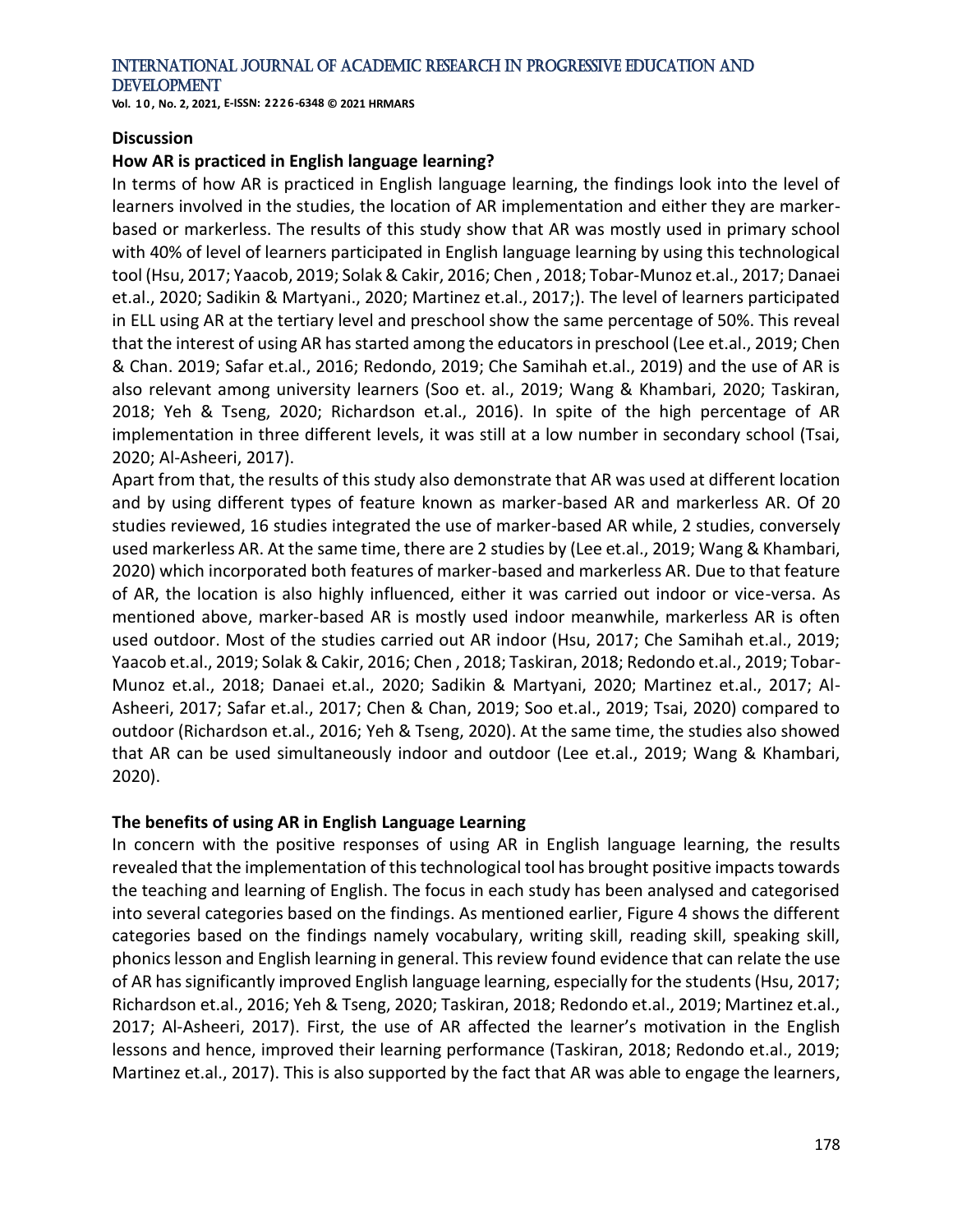**Vol. 1 0 , No. 2, 2021, E-ISSN: 2226-6348 © 2021 HRMARS**

for instances in finding the trigger images and recording the language tasks (Richardson et.al., 2016; Yeh & Tseng, 2020).

Besides that, vocabulary learning was positively influenced by the implementation of AR. The results show that AR could significantly improve the vocabulary learning (Yaacob et.al., 2019; Solak & Cakir, 2016; Sadikin & Martyani, 2020; Chen & Chan, 2019; Lee et.al., 2019; Tsai, 2020). Solak & Cakir (2016) in their study proved that the activities designed with AR led to stronger storage in long term memory. This is also supported by Cheng (2020) in which "AR has a significant effect on students' English vocabulary learning with various levels of low, intermediate and high groups."

The results of this review also found clear support for the advantages in the learner's reading skill as the result of using AR. Tobar-Munoz et.al., (2017) stated that "those using the game tended to outperform the children not using it and children playing with the game feel it is a more pleasurable and enjoyable activity the sole act of learning." Their findings were also similar to Danaei et.al., (2020); Safar et.al., (2017) in which the results showed a better performance of children using AR compared to those who were not exposed to the use of AR. From this review, it can also be reported that the use of AR was also employed in teaching other English language skills such as writing skill (Wang & Khambari, 2020; Soo et.al., 2019), speaking skill (Che Samihah et.al., 2019) and phonics approach (Chen, 2018).

#### **The Limitations and Constraints of using AR in English Language Learning**

Although the use of AR is widely used in English language learning nowadays, a major source of limitation was also found due to the technical issues. A similar pattern of issues was obtained in the studies by (Che Samihah et. al., 2019; Richardson et.al., 2016; Yeh & Tseng, 2020; Chen, 2018; Wang & Khambari, 2020; Tobar-Munoz et.al., 2017; Danaei et.al., 2020; Martinez et.al., 2017). In the study by Richardson et.al. (2016), the trigger images disappeared shortly before gameplay continues. This is one of the main constraints of using technological tool in teaching and learning. Hence, Chen. (2018) mentioned that the quality of device can also influence the use of AR. Without taking this issue into account, the learning process will be distracted.

Another constraint in employing AR involves the issue of limitation in generalisation (Hsu, 2017; Che Samihah et.al., 2019; Solak & Cakir, 2016; Chen, 2018; Redondo et. al., 2019; Wang & Khambari, 2020; Safar et.al., 2017; Chen & Chan, 2019; Soo et.al., 2019). For an instance, in the study by Solak & Cakir (2016), their study can only reflect achievement of the target age group. Both studies by Wang & Khambari (2020); Soo et.al. (2019) suggested that the study could be conducted at a wider scale with more measuring instruments. Nonetheless, only few studies revealed an issue concerning the limitation of content presented through AR (Hsu, 2017; Yaacob et.al., 2019; Al-Asheeri, 2017; Safar et.al., 2017; Lee et.al., 2019).

#### **Conclusion**

This review has enabled the researcher to answer all three research questions. First, in the context of implementing AR in English language learning, the results revealed that AR has been applied in English language learning at different levels, including preschool, primary school, secondary school and in the tertiary level. This shows that different levels in the education system have taken some interest in the use of AR. In addition, although AR can be used both indoor or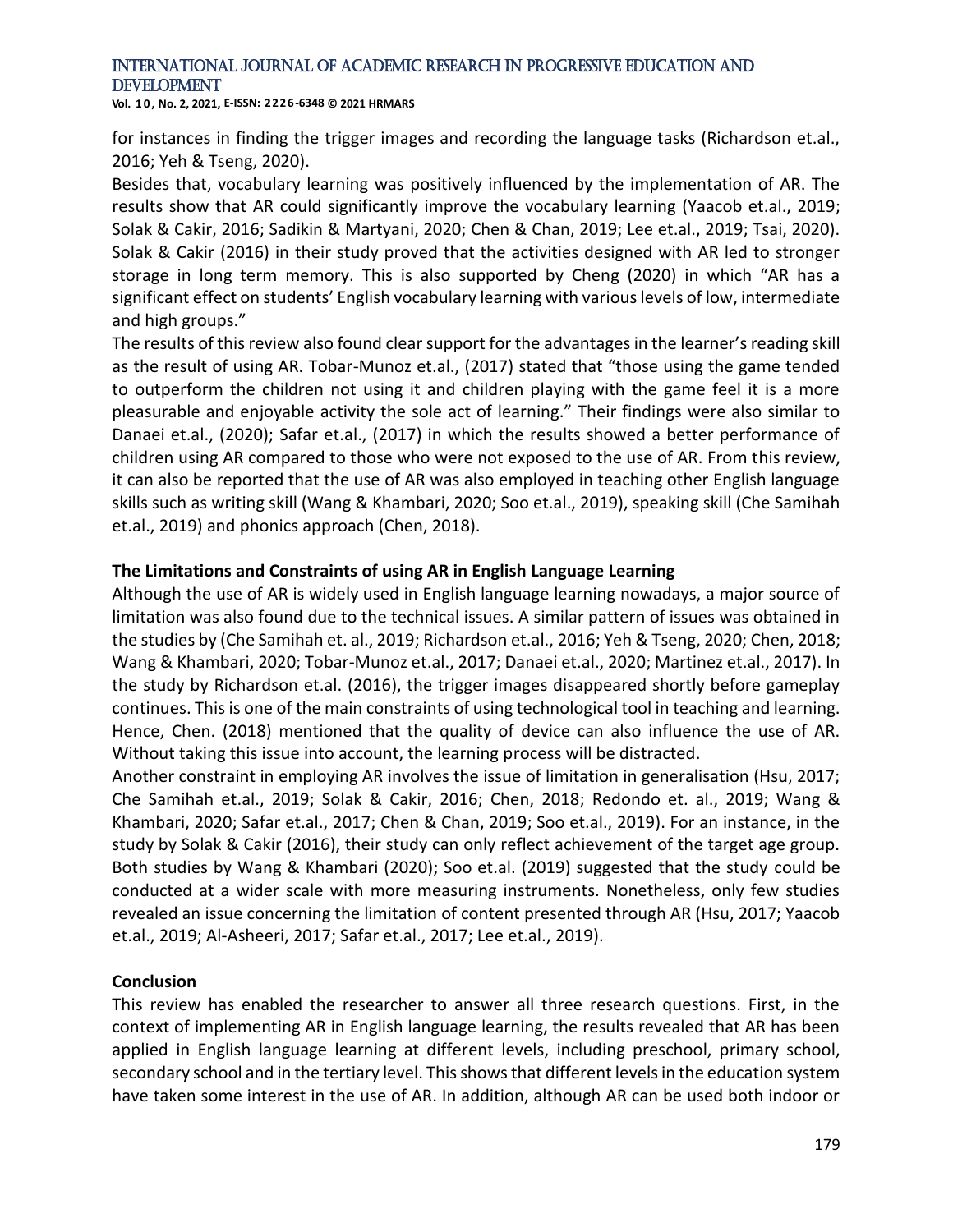**Vol. 1 0 , No. 2, 2021, E-ISSN: 2226-6348 © 2021 HRMARS**

outdoor, it can be seen that AR was mostly used indoor compared to outdoor. In relation to that, marker-based AR showed a higher percentage of being used in English language learning. For some reason, it can be concluded that, the location of AR was used relies heavily on the feature of AR, either it is marker-based AR or markerless AR.

Second, it is also important to note that the results of this review are able to cast a new light on the use of technological tool in English language learning. As indicated in the findings, AR has elevated English language learning in various aspects. Generally, in the teaching and learning of English, AR has improved pupils' performance as it is related to learning motivation and learning engagement. Despite that, superior results are also seen for the positive impacts towards vocabulary learning as the studies mostly explored the effects of AR in pupils' vocabulary learning. However, the results have also assisted the researcher in figuring out that the use of AR gearing towards other language skills are still at minimum level. This would be an interesting and new point of view to study further especially in the context of AR in English language learning.

Nevertheless, this review has also explored into the limitations and constraints that may hinder the educators from implementing AR in English language learning. It is mentioned in most of the studies that technical issues in using AR can affect the process of teaching and learning. This indicates that although the technological tool can positively improve English language learning, it is also inevitable for us to deal with the technical issues as any technological tools still has their own weaknesses and limitations. Regardless of that, only five studies revealed the issues related to limited content. This shows that the English language content is still continuously developed and the content is relevant regardless of different levels of learner.

At the same time, in concern with the limitation of generalisation, most of the studies found out that the results cannot be generalised as the results can only indicate specific learner's age. This defines that their findings may be relevant to a specific target of learners. Therefore, more studies can be carried out to deal with this issue as the development of AR is rapidly developed and there might be more interest regarding the use of AR in language learning in the future.

#### **References**

- Barrow, J., Forker, C., Sands, A., O'Hare, D., & Hurst, W. (2019). Augmented Reality for Enhancing Life Science Education. Proceedings of The Fourth International Conference on Applications and Systems of Visual Paradigms, Rome: Italy.
- Bursali, H., & Yilmaz, R. M. (2019). Effect of Augmented Reality Applications on Secondary School Students' Reading Comprehension and Learning Permanency. *Computers in Human Behavior,* doi:10.1016/j.chb.2019.01.035
- Che Dalim, C. S., Sunar, M. S., Dey, A., & Billinghurst, M. (2020). Using augmented reality with speech input for non-native children's language learning. *International Journal of Human-Computer Studies*, *134*, 44–64. https://doi.org/10.1016/j.ijhcs.2019.10.002
- Chen, I. (2018). The Application of Augmented Reality in English Phonics Learning Performance of ESL Young Learners. *2018 1st International Cognitive Cities Conference (IC3)*, 255-259.
- Chen, M.-P., Wang, L.-C., Zou, D., Lin, S.-Y., Xie, H., & Tsai, C.-C. (2020). Effects of captions and English proficiency on learning effectiveness, motivation and attitude in augmented-reality-enhanced theme-based contextualized EFL learning. *Computer*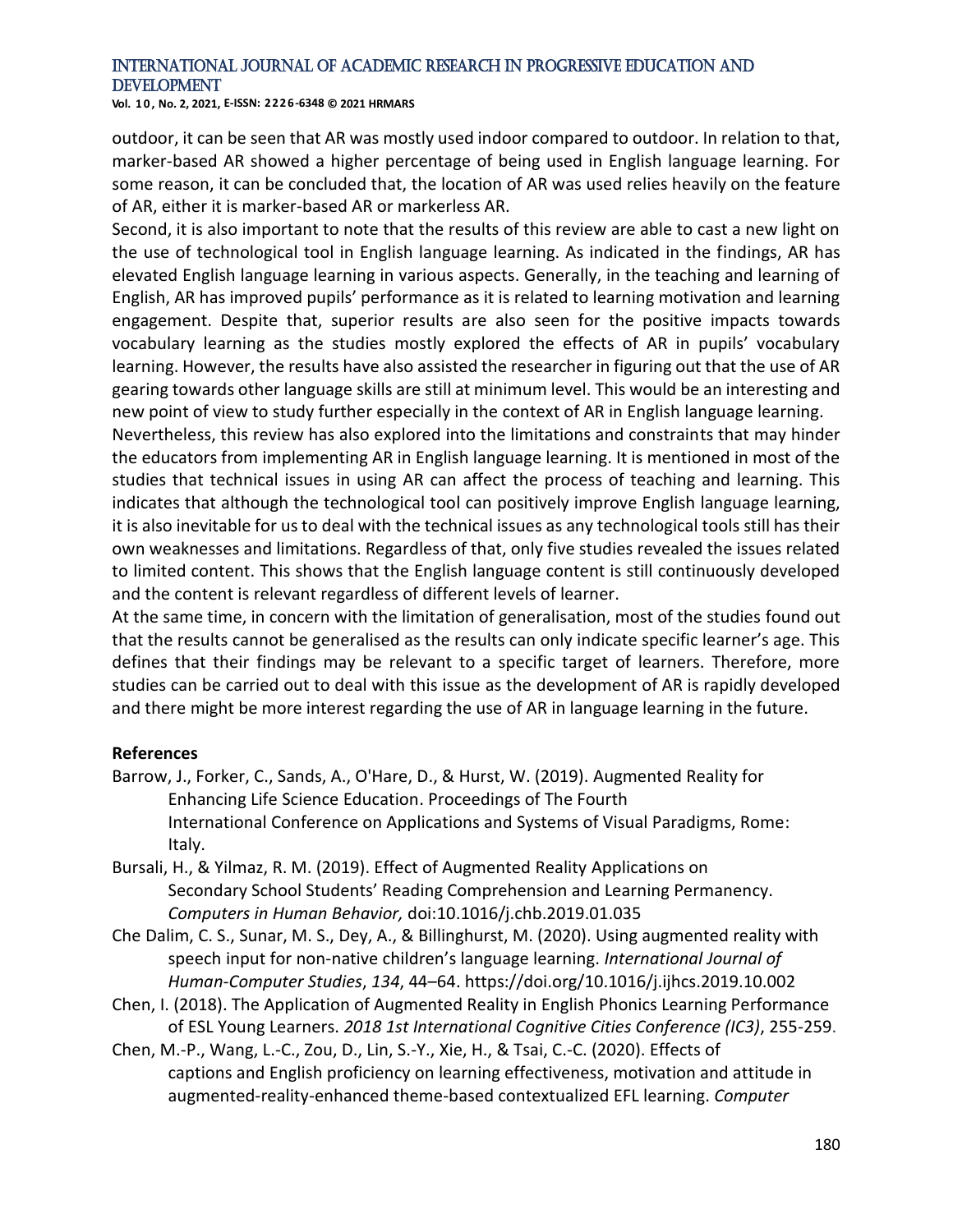**Vol. 1 0 , No. 2, 2021, E-ISSN: 2226-6348 © 2021 HRMARS**

*Assisted Language Learning,* 1–31. doi:10.1080/09588221.2019.1704787

- Chen, R. W., & Chan, K. K. (2019). Using Augmented Reality Flashcards to Learn Vocabulary in Early Childhood Education. *Journal of Educational Computing Research*, *57*(7), 1812– 1831. https://doi.org/10.1177/0735633119854028
- Danaei, D., Jamali, H. R., Mansourian, Y., & Rastegarpour, H. (2020). Comparing reading comprehension between children reading augmented reality and print storybooks. *Computers & Education*, 103900. doi:10.1016/j.compedu.2020.103900
- Hashim, H. (2018). Application of technology in the digital era education. International *Journal of Research in Counseling and Education,* 2(1), 1-5.
- Hsu, T.-C. (2017). Effects of gender and different augmented reality learning systems on English vocabulary learning of elementary school students. *Universal Access in the Information Society*. doi:10.1007/s10209-017-0593-1
- Hsu, T.-C. (2017). Learning English with Augmented Reality: Do learning styles matter? *Computers & Education,* 106, 137–149*.* doi:10.1016/j.compedu.2016.12.007
- Godwin-Jones, R. (2016). Augmented reality and language learning: From annotated vocabulary to place-based mobile games. *Language Learning & Technology* 20(3), 9–19. Retrieved from http://llt.msu.edu/issues/october2016/emerging.pdf
- Khan, K. S., Kunz, R., Kleijnen, J., & Antes, G. (2003). Five steps to conducting a systematic review. *JRSM*, 96(3), 118–121. doi:10.1258/jrsm.96.3.118
- Lampe, M., & Hinke, S. (2007). Integrating interactive learning experiences into augmented toy environments. *Proceedings of the Pervasive Learning Workshop at the Pervasive Conference* (pp. 1-9).
- Lee, L.-K., Chau, C.-P., Tsoi, K.-N., Yang, N. L., & Wu, N.-I. (2019). A Mobile Game for Learning English Vocabulary with Augmented Reality Block Builder. *Technology in Education: Pedagogical Innovations,* 116–128. doi:10.1007/978-981-13-9895-7\_11
- Lee, L. K., Chau, C. H., Chau, C. H., Ng, C. T., Hu, J. H., Wong, C. Y., & Wu, N. I. (2019). Improving the experience of teaching and learning kindergarten-level English vocabulary using augmented reality. *International Journal of Innovation and Learning*, 25(2), 110. doi:10.1504/ijil.2019.097661
- Rafiq, M. K. R., & Hashim, H. (2018). Augmented Reality Game (ARG), 21st century skills and ESL classroom. *Journal of Educational and Learning Studies*, *1*(1), 29–34. https://doi.org/10.32698/0232
- Maas, M. J., & Hughes, J. M. (2020). Virtual, augmented and mixed reality in K–12 education: a review of the literature. *Technology, Pedagogy and Education*, 1–19. doi:10.1080/1475939x.2020.1737210
- Martinez, A. A., Benito, J. R., & Ajuria, E. B. (2017). An Experience of the Application of Augmented Reality to Learn English in Infant Education. 2017 International Symposium on Computers in Education (SIIE) (pp. 1-6). Lisbon. doi:10.1109/SIIE.2017.8259645

Ministry of Education. (2013). *Malaysia Education Blueprint 2013-2025*. Malaysia: Author.

Munn, Z., Peters, M. D. J., Stern, C., Tufanaru, C., McArthur, A., & Aromataris, E. (2018). Systematic review or scoping review? Guidance for authors when choosing between a systematic or scoping review approach. *BMC Medical Research Methodology*, 18(1).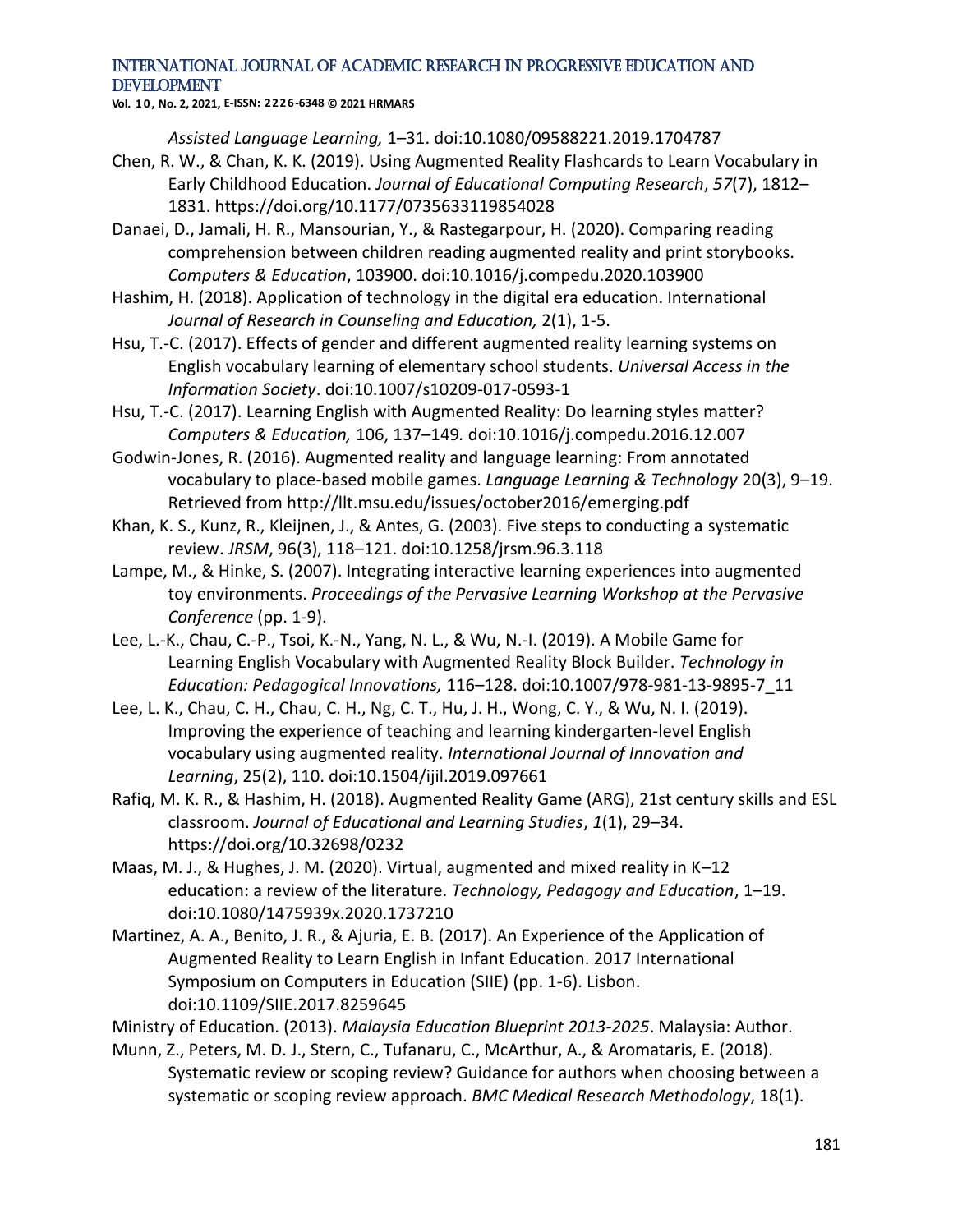**Vol. 1 0 , No. 2, 2021, E-ISSN: 2226-6348 © 2021 HRMARS**

doi:10.1186/s12874-018-0611-x

- Penprase, B. E. (2018). The fourth industrial revolution and higher education. *Higher education in the era of the fourth industrial revolution*, 207-229.
- Redondo, B., Cózar-Gutiérrez, R., González-Calero, J. A., & Sánchez Ruiz, R. (2019). Integration of Augmented Reality in the Teaching of English as a Foreign Language in Early Childhood Education. *Early Childhood Education Journal*. doi:10.1007/s10643-019-00999-5
- Richardson, D. (2016). Exploring the Potential of a Location Based Augmented Reality Game for Language Learning*. International Journal of Game-Based Learning,* 6(3), 34–49. doi:10.4018/ijgbl.2016070103
- Sadikin, I. S., & Martyani, E. (2020). Integrating Augmented Reality (AR) In EFL Class For Teaching Vocabulary. *PROJECT (Professional Journal of English Education)*, *3*(2), 161– 167. https://doi.org/10.22460/project.v3i2.p161-167
- Safar, A. H. (2016). The Effectiveness of Using Augmented Reality Apps in Teaching the English Alphabet to Kindergarten Children: A Case Study in the State of Kuwait. *EURASIA Journal of Mathematics, Science and Technology Education,* 13(1). doi:10.12973/eurasia.2017.00624a
- Siddaway, A. P., Wood, A. M., & Hedges, L. V. (2019). How to do a Systematic Review: A Best Practice Guide to Conducting and Reporting Narrative Reviews, Meta-analyses and meta-

syntheses. *Annual Review of Psychology,* 70.

- Sirakaya, M., & Sirakaya, A. D. (2018). Trends in Educational Augmented Reality Studies: A Systematic Review. *Malaysian Online Journal of Educational Technology*, *6*(2), 60–74. https://doi.org/10.17220/mojet.2018.02.005
- Solak, E., & Cakır, R. (2017). Investigating the Role of Augmented Reality Technology in the Language Classroom / Istraživanje uloge tehnologije proširene stvarnosti u nastavi jezika. *Croatian Journal of Education - Hrvatski Časopis Za Odgoj i Obrazovanje*, *18*(4), 1067–1085. https://doi.org/10.15516/cje.v18i4.1729
- Soo, K. Y., Syed Ahmad, T. S. A., & Hasan, N. H. (2019). EXPLORING THE POTENTIAL OF AUGMENTED REALITY IN ENGLISH FOR REPORT WRITING: A PERCEPTIVE OVERVIEW. *International Journal of Education, Psychology and Counseling*, *4*(33), 13–21. https://doi.org/10.35631/ijepc.433002
- Spiteri, M., & Rundgren, C. S. N. (2018). Literature Review on the Factors Affecting Primary Teachers' Use of Digital Technology. *Technology, Knowledge and Learning*, *25*(1), 115– 128. https://doi.org/10.1007/s10758-018-9376-x Taskiran, A. (2018). The effect of augmented reality games on English as foreign language motivation. *E-Learning and Digital Media*, 16(2), 122–135. doi:10.1177/2042753018817541
- Tobar-Muñoz, H., Baldiris, S., & Fabregat, R. (2017). Augmented Reality Game-Based Learning: Enriching Students' Experience During Reading Comprehension Activities. *Journal of Educational Computing Research*, 55(7), 901–936. doi:10.1177/0735633116689789